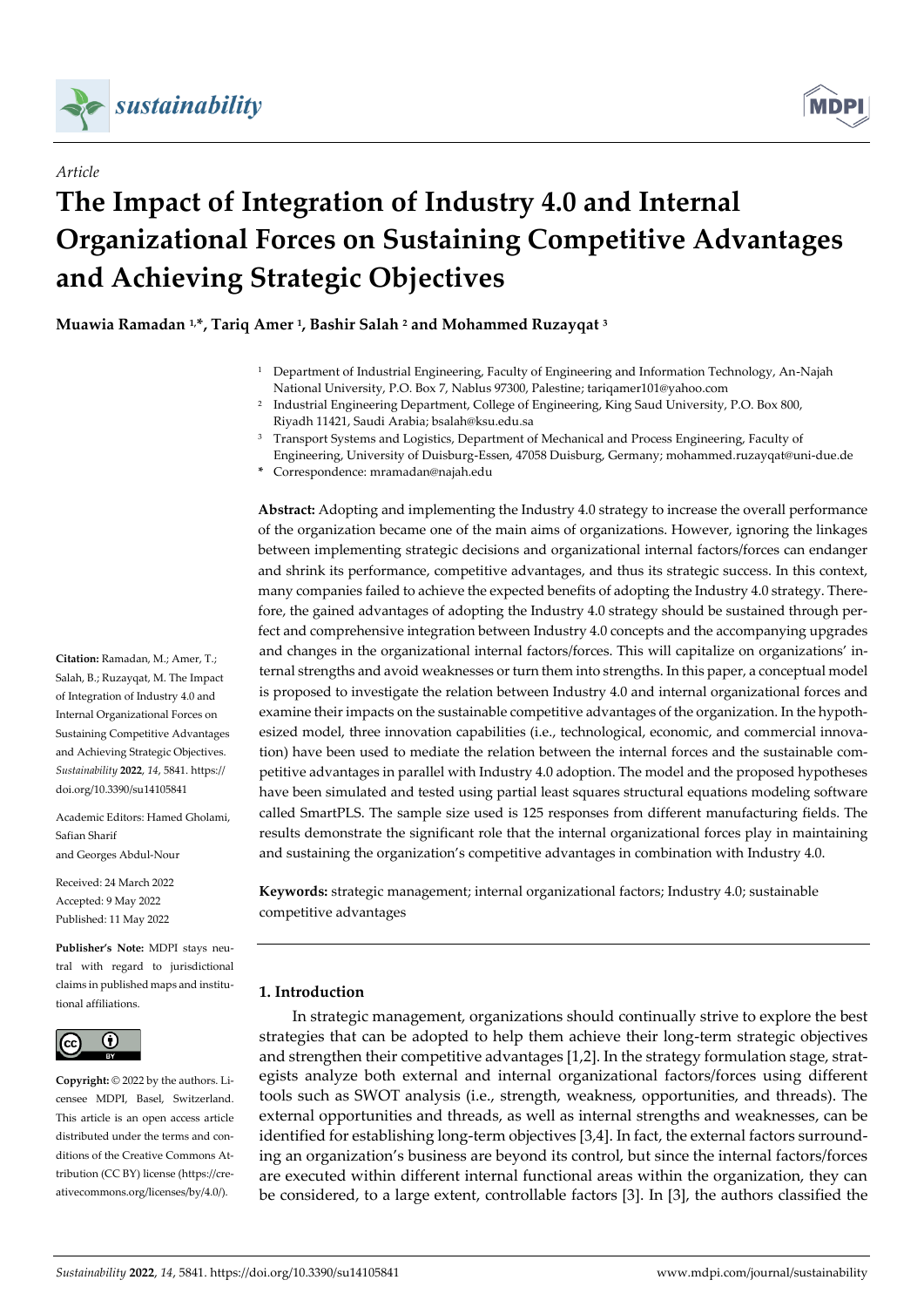internal functional sectors into five areas, namely, management and production operations, finance and accounting, marketing, technology and information system (IT), and research and development. In this context, organizations strive to adopt strategies that maximize their strengths and avoid weaknesses or turn them into strengths in order to develop distinctive competencies that can support the organization's competitive advantages over their rival companies [3].

Recently, and based on the breakthroughs in information and communication technologies (ICT), [5] concluded that organizations desire to adopt strategies in the field of ICT to improve their ability in real-time data exchange to increase their control upon their manufacturing systems as well as enable real-time performance measurement. Furthermore, with its dynamic characteristics, the global markets can be considered one of the main causes of external factors that afflict the success of organizations [6]. Therefore, companies are pursuing to adopt and integrate ICT strategies in an effective way to ensure long-term competitive advantages to thrive and survive in turbulent markets [7–9]. In this context, after the emergence of Industry 4.0, which is characterized by powerful features in supporting industrial systems with the help of ICT, several manufacturing organizations rushed to adopt this promising strategy to digitize the production processes, improve real-time data exchangeability, improve performance, and thus enhance their competitive abilities [10–16]. The idea of Industry 4.0 revolves around converting organization's components into smart entities and building a highly advanced real-time smart IT system to facilitate the interactions between these entities in real time. Therefore, the overall production system becomes smart and self-reliant in order to smartly monitor, predict, control, and maintain its operational performance [17–20]. Moreover, Industry 4.0 is proposed to enable vertical and horizontal integration between all functional areas in organizations to optimize their operations through real-time data exchange [21,22]. So, the Industry 4.0 concept is in line with the idea of digital transformation of organizations in order to emphasize the organizational changes necessary to achieve the strategic objectives [23,24].

Although Industry 4.0 has powerful features in comparison with traditional manufacturing management paradigms and has become the most attractive strategy for companies that enable them to improve their performance measures, several companies failed to achieve and sustain long-term objectives through adopting such promising technologybased strategy [5,25–27]. In this regard, many researchers have attributed this failure to causes or barriers related to internal organizational factors/forces such as an unskilled workforce, financial issues, cyber security, work standardization, etc. [5,28–34]. For example, [31] identifies 15 barriers that lead to the failure of adopting Industry 4.0. Most of these barriers and failure causes can be classified as internal organizational forces such as ineffective change management, resistance to change, lack of internal digital culture and training, lack of digital skills, lack of standards, regulations, and forms of certification, and others. Almost similar barriers and failure causes have been identified by [25]. This indicates that there is an improper integration between Industry 4.0 and internal organizational forces to achieve the expected results.

In this regard, after ten years of emerging Industry 4.0, it is noticed that several recently published research papers are investigating the failure to fully achieve the expected benefits of Industry 4.0. This may refer to the improper and incomprehensive implementation process; for example, the majority of research papers that discuss the implementation of Industry 4.0 focus on the operational and technical aspects and ignore the strategical and managerial perspectives in their journey of adopting and implementing Industry 4.0 strategy [25,35,36].

In order for companies to be able to make radical changes and innovations, they need to secure all the supporting areas in their organization [4]. Therefore, adopting a breakthrough strategy such as Industry 4.0 should be accompanied by upgrading the internal organizational forces as a supporting agent for Industry 4.0 toward success; otherwise, the organization will fail to sustain the gains expected from adopting this strategy and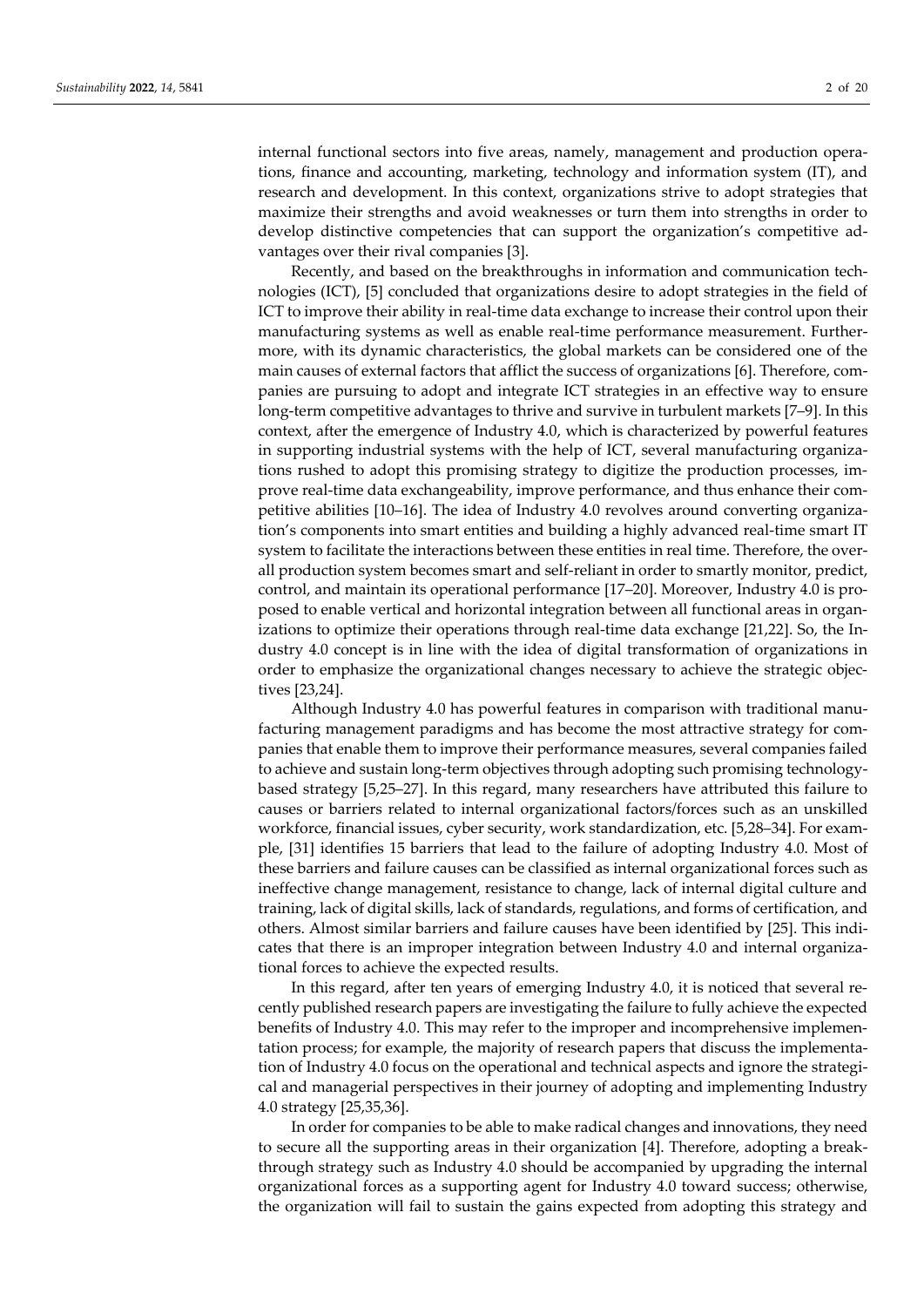thus hinder them from achieving potential strategic goals. This is confirmed by [Lu Y., 2017], showing that several researchers focus on the technical-based implementation of Industry 4.0 in manufacturing systems, whereas a few studies investigate how the Industry 4.0 can be integrated with all internal organizational factors at the corporate level to guarantee a sustained strategic success [37].

This can be considered an indicator for organizations to implement Industry 4.0 as a strategy to achieve long-term objectives and enhance competitive advantages rather than a tool used by individuals in some functional areas to achieve immediate goals.

As a result, the majority of research papers focus on the impact of adopting Industry 4.0 on the performance measures that show short-term benefits at the operational and technical level. The only article found in the literature that discusses the upgrading of internal forces in line with Industry 4.0 is written by [4]; the article analyzed differences among companies from five European countries in the context of readiness for Industry 4.0 in seven internal factors such as the internal system of education, knowledge management and development, corporate culture in relation to promoting innovation and knowledge development, and level of strategic alignment of development plans with existing resources.

Although several papers discussed Industry 4.0 from different sides, it is still obvious that a limited number of previous studies investigated and analyzed the impact of adopting Industry 4.0 from strategic perspectives supported by the organization's internal factors. This paper contributes to filling this gap by discussing the impact of the integration of Industry 4.0 and internal forces on the sustainable competitive advantages in the long term to achieve strategic objectives. The study analyses relationships between new internal forces and three innovative capabilities as a mediator to examine their impacts on competitive advantages.

In order to construct the conceptual model of this study, the internal forces/factors that may hinder the success of Industry 4.0, based on the literature, have been identified and classified under four internal force groups. After that, the subfactors have been used as measurable indicators in the conceptual model to numerically estimate how these factors impact the success of Industry 4.0 in enhancing and sustaining competitive advantages. The relationships between these factors have been represented using the path analysis technique. This method visually displays the relationships between measurable indicators and latent variables that are examined using partial least squares structural equation modeling (PLS-SEM). PLS-SEM is a multivariate statistical technique that allows researchers to indirectly examine and test unobservable latent variables using measurable indicators [38]. The constructed model has been simulated and tested using partial least squares structural equations modelling software (SmartPLS 3, SmartPLS GmbH, Boenningstedt, Germany). According to the results, the factors enhancing sustainable competitive advantages are considered strengths, whereas other factors are considered weaknesses that need to be turned into strengths, if possible; otherwise, they should be avoided.

The paper is organized as follows: An introduction with a summarized literature review has been provided in Section 1. In Section 2, the conceptual model and hypotheses have been introduced. Section 3 describes the research methodology starting with the design of the survey and data collection, and finally, the model analysis using SmartPLS software. In Section 4, the results obtained in Section 3 are presented and discussed. Section 5 discusses the limitations and future research directions, and finally, Section 6 presents the conclusion.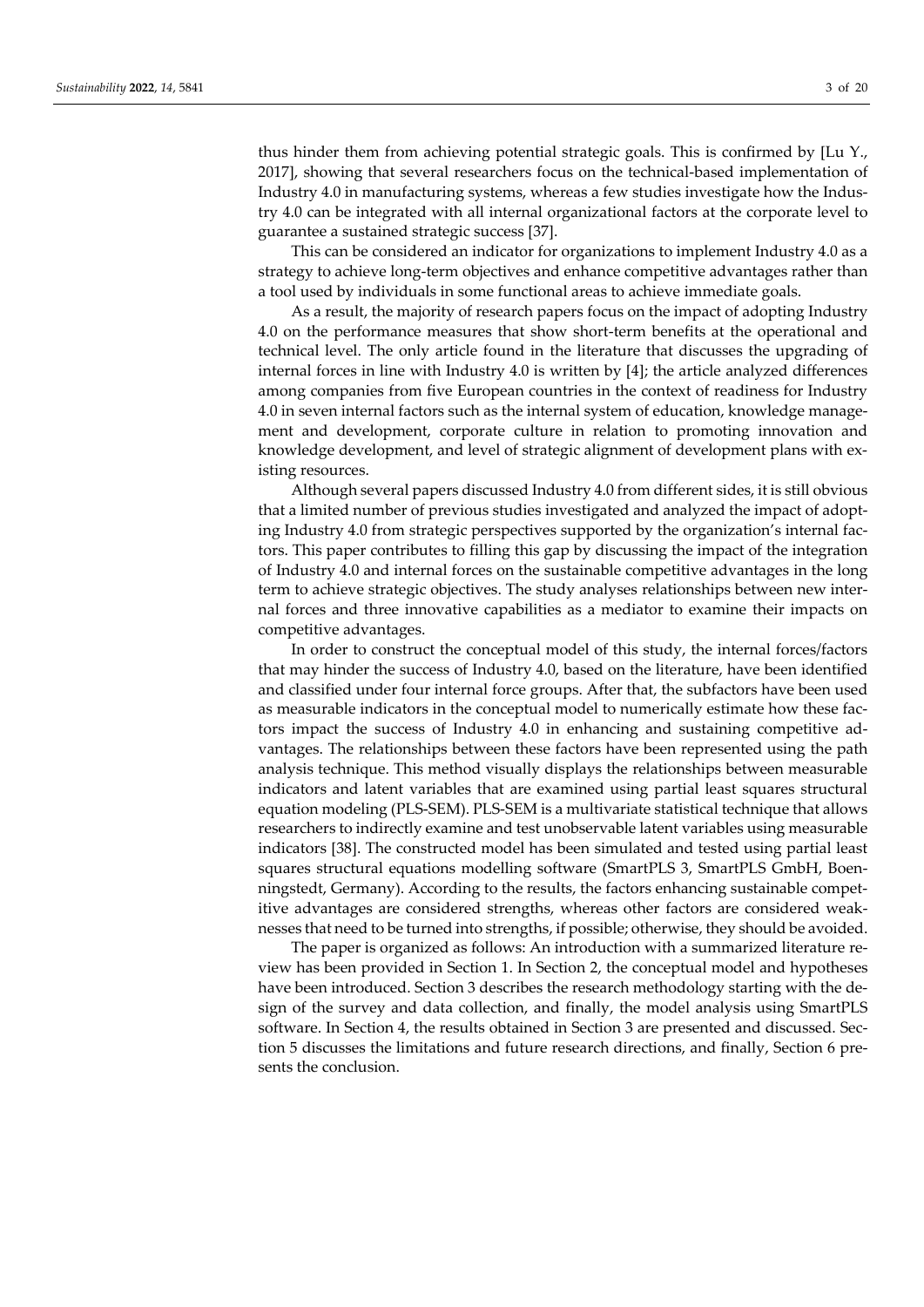## **2. Research Conceptual Model and Hypotheses**

### *2.1. Theoretical Model*

The ability of an organization to make radical changes and adopt breakthrough innovations depends on its ability to pave the way for those changes by securing the supporting areas within its organization [4]. Therefore, the methodology followed in developing the conceptual model of this study focuses on the internal organizational factors. The internal organizational factors or forces that hinder the Industry 4.0 success have been investigated based on the literature, such as [25,26,31]. In our study, 22 barriers to Industry 4.0 success have been identified and considered as measurable variables. These barriers are used to measure the impact of the integration of Industry 4.0 with internal forces on sustainable competitive advantages through four types of organizational functions and three types of innovation. Therefore, the four first-order constructs, namely, technical virtuosity, economic and social environment, autonomous and decentralized system, and integration of production workplace, represent the basic functions and activities of the organization's internal forces, as depicted in Chapter three in [3]. More explanation about the relationship between each construct and its measurable variables is shown in Section 2.2.

The integration of Industry 4.0 pillars such as big data, augmented reality, and additive manufacturing can be considered an excellent supporter of innovation [39,40], which, in turn, leads to sustaining the competitive advantages of the organization [41–43]. In this context, the second-order constructs represent three types of innovation capabilities that mediate the relation between industry-based internal organizational forces and sustainable competitive advantages [44]. In this regard, Figure 1 represents the conceptual model of this research, which, in total, consisting of eight reflective constructs. The hypothesized relationships in the model will be tested to examine the overall impact on sustainable competitive advantages of the organization using SmartPLS software. In Table 1, indicators of the proposed constructs and their referents are listed.



Figure 1. The proposed research model and hypotheses.

#### *2.2. Research Hypotheses*

2.2.1. Technical Virtuosity

In today's Industry 4.0 era, technological virtuosity is very important to improve the ability of organizations to quickly respond to the market's needs. Therefore, there is a need for new digital human skills and an associated digital strategy [31]. In this context, strategists need to recognize the main implications of Industry 4.0 on all organizational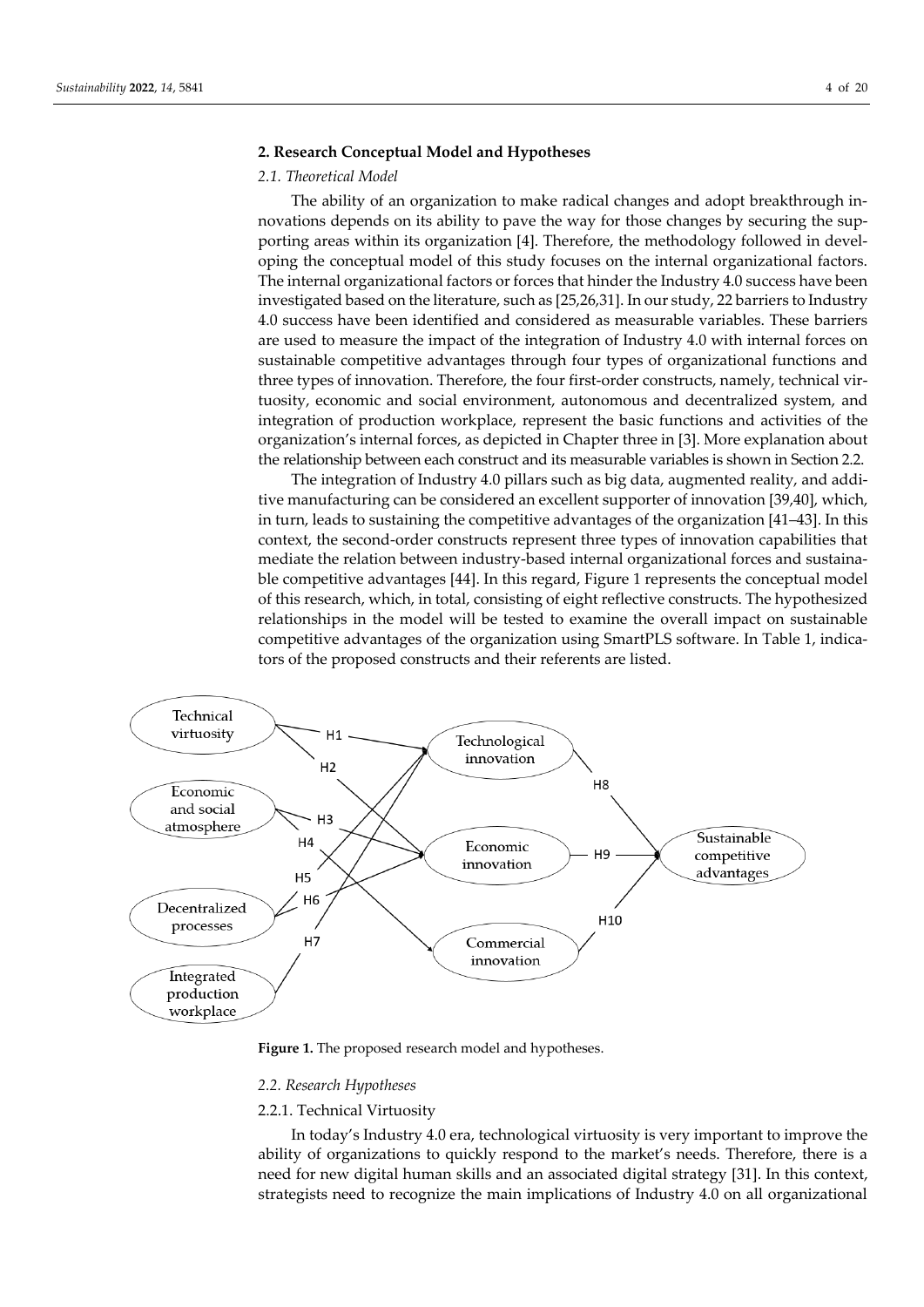aspects to create the most suitable decisions [45]. Therefore, recognizing the implication of Industry 4.0 will motivate employees at all functional levels to deal with this new strategy positively [46]. In addition to that, because of the necessity for a quick response to changes, organizations need to strengthen their internal research and development abilities to introduce new human-based technical practices and explorer the latest productionsupportive techniques [47]. This will improve their ability to perform internal activities and tasks [48], digitalize intangible-based technical knowledge [49], and explore the best practices of Industry 4.0 to support technical virtuosity.

Finally, it is proposed that achieving all technical virtuosity aspects will pave the way for a strong technological and economic innovation. Consequently, the following hypotheses can be proposed:

**Hypothesis 1 (H1).** *Good technical virtuosity positively affects the firm's technological innovation*.

## **Hypothesis 2 (H2).** *Good technical virtuosity positively affects the firm's economic innovation.*

#### 2.2.2. Economic and Social Atmosphere

Companies are always hesitant to invest in new technologies since the economic gains of investing in new technologies are always questioned [47]. Therefore, strategists should make a clear assessment of the economic benefits gained by adopting Industry 4.0. The results can be used as corrective and guiding indicators [42]. Therefore, we need to conduct periodical cost–benefit assessments to evaluate how Industry 4.0 will influence the economies and the scale of the organization. Furthermore, the rapid advancements in technologies used in Industry 4.0 should be accompanied by the designed flexible employee reorganization standards. This means that an organization should prepare their employees to be ready for frequent reorganization practices since reorganization has become essential in adapting to the consequences of the latest technological advancements.

Industry 4.0 will not only have an impact on physical entities but the socioeconomic system of the organization as well [50]. Here the socioeconomic system describes the impact of Industry 4.0 on the work and employment environment from human perspectives. Therefore, a comprehensive update in socioeconomic systems in line with the developments of smart and digitalized manufacturing systems can be developed [19]. This will also pave the way for society 5.0 [51]. Furthermore, there is an interaction between economic innovation and social systems [52]. In a digitalized socioeconomic atmosphere, the internal digital culture of the organization will be enabled to integrate the team members with experts from different functional areas to enhance economic and commercial innovation [53]. Therefore, it is important to build a digital culture that describes how new Industry 4.0-based technologies will shape the way for employees to interact internally. Without a robust organizational culture, the human resources and work circumstances will be adversely impacted, and hence the economic and commercial innovation can hardly be developed or sustained as expected [46]. In other words, there is a need to build an organizational culture that is compatible with the new digitized working environment. Finally, adopting Industry 4.0 digitalization concepts at the economic and social levels will enable a company to distinguish itself from other competitors at the global standards level [51–53]. Consequently, the following hypotheses have been made:

**Hypothesis 3 (H3).** *The economic and social atmosphere positively affects the firm's economic innovation.*

**Hypothesis 4 (H4).** *The economic and social atmosphere positively affects the firm's commercial innovations.*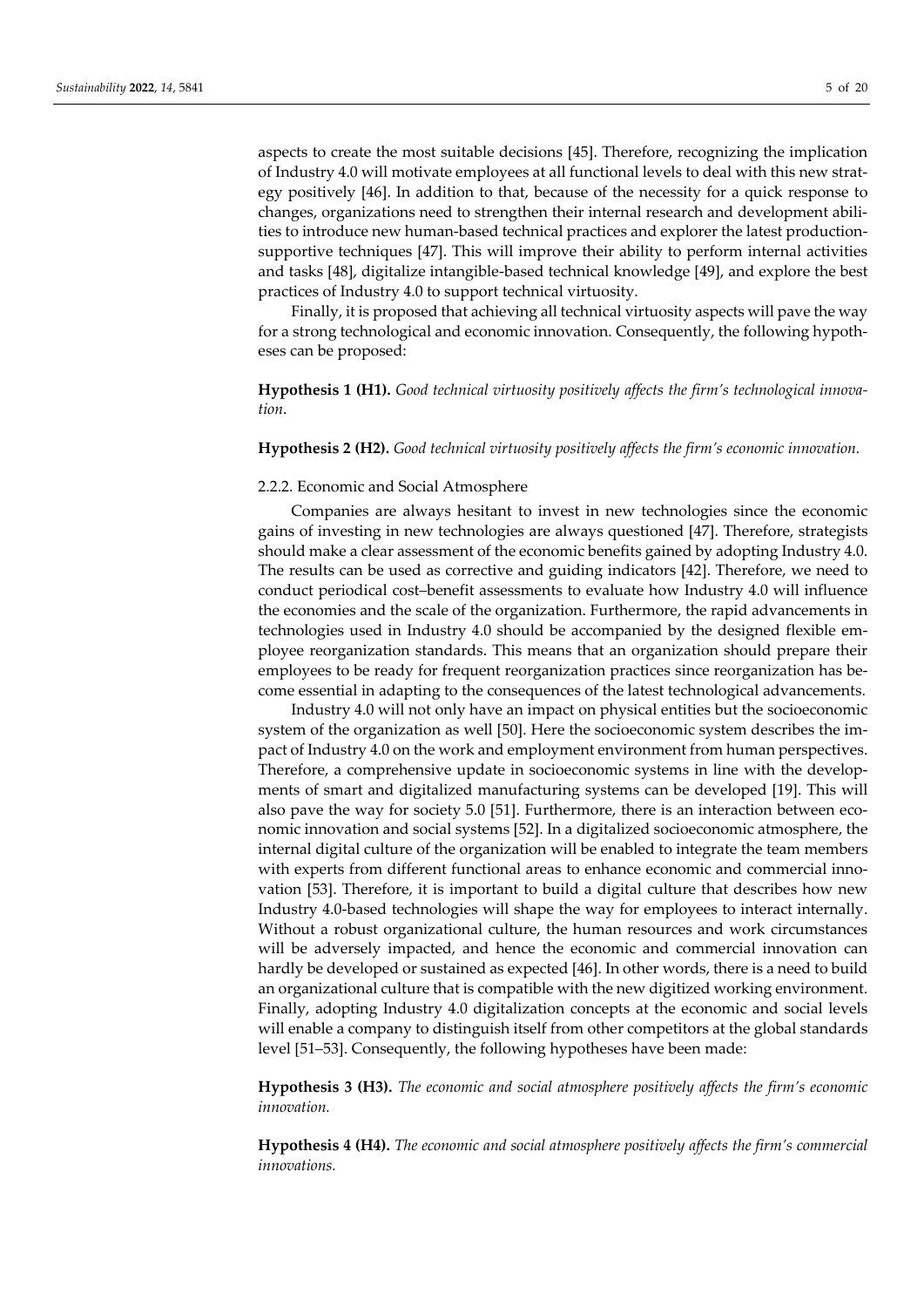| Construct                  | Item No.<br>Indicator |                                                                                                                                                |                      |  |  |
|----------------------------|-----------------------|------------------------------------------------------------------------------------------------------------------------------------------------|----------------------|--|--|
|                            | Q1                    | Industry 4.0 implications.                                                                                                                     | [45, 46, 54]         |  |  |
| Technical virtuosity (TV)  | Q2                    | Research & developments introducing new technical practices to support<br>technical virtuosity.                                                |                      |  |  |
|                            | Q3                    | Explore the newest production supportive techniques.                                                                                           | $[49, 55 - 57]$      |  |  |
|                            | Q4                    | Digitalization of technical virtuosity.                                                                                                        | [58, 59]             |  |  |
|                            | Q <sub>5</sub>        | Create a digital culture and work circumstances.                                                                                               | [31, 46, 58]         |  |  |
|                            | Q6                    | Design flexible employee reorganization standards.                                                                                             | [30,60]              |  |  |
| <b>Economic and Social</b> | Q7                    | Periodically conduct the cost-benefits assessment.                                                                                             | [31, 47]             |  |  |
| Atmosphere (ESA)           | Q8                    | Competencies for the digital economy.                                                                                                          | [19, 51, 61, 62]     |  |  |
|                            | Q <sub>9</sub>        | Global standards of socioeconomic position.                                                                                                    | [54, 55]             |  |  |
| Decentralized processes    | Q10                   | Decentralized organizational structure.                                                                                                        | [63, 64]             |  |  |
| (DP)                       | Q11                   | Horizontal and vertical decentralization level.                                                                                                | $[64 - 66]$          |  |  |
| Integrated production      | Q12                   | Implementation of an integrated digital workplace.                                                                                             | [22,67,68]           |  |  |
|                            | Q13                   | Degree of workforce productivity and innovation.                                                                                               | [67, 68]             |  |  |
| workplace (IPW)            | Q14                   | Rate of knowledge and expertise exchange.                                                                                                      | [67, 68]             |  |  |
| Technological innovation   | Q15                   | Introduce new technology-based products.                                                                                                       | $[62, 69 - 71]$      |  |  |
| (TI)                       | Q <sub>16</sub>       | Introduce new technology-based processes.                                                                                                      | [62, 69, 70]         |  |  |
|                            | Q17                   | Change economic structure.                                                                                                                     | [52, 72, 73]         |  |  |
| Economic innovation (EI)-  | Q18                   | Create new business models with the new economic activities.                                                                                   | [52, 72, 73]         |  |  |
| Commercial innovation      | Q19                   | Protect and exploit the intellectual property of intangible or tangible assets<br>such as unique products difficult to imitate by competitors. | [42, 53, 62, 69, 71] |  |  |
| $\left( \text{CI}\right)$  | Q20                   | Adopt innovativeness in promotion and marketing processes to adapt to<br>recent trends and changes.                                            | [42, 53, 62, 69, 71] |  |  |
| Sustainable competitive    | Q <sub>21</sub>       | Differentiation among other competitors.                                                                                                       | [74, 75]             |  |  |
| advantages (SCA)           | Q22                   | Continues improvements in economic indicators.                                                                                                 | [74, 75]             |  |  |

| Table 1. Model operationalization. |  |
|------------------------------------|--|
|------------------------------------|--|

# 2.2.3. Decentralized Processes

The main goal of adopting the Industry 4.0 strategy is to create a fully smart, digitalized, and intelligent networked decentralized organization [65]. In the Industry 4.0 decentralized organizations, the huge amount of real-time data enable machines or products in the smart production system to make real-time decisions autonomously without human intervention [63]. Moreover, because of the high customization in the customer order, humans are still irreplaceable since coordination is required. Therefore, Industry 4.0 supports the self-controlling system that improves the workers' ability to make real-time decisions in unplanned events in real time, without turning to supervisors or problem solvers [66]. For strategical purposes, decentralization should include both horizontal and vertical integration of Industry 4.0, where nonmanagerial employees have the authority to make decisions without needing approval from low managers or the top management [76]. In the decentralization process, decisions can be classified based on the target strategic level, tactical level, operational, and real-time level [65]. Therefore, the Industry 4.0 smart system will foster both technical and economic innovation levels through quick response to the dynamic nature of manufacturing environments; for example, quick reaction to market dynamic behavior, fewer efforts on all levels, shorter production time, fewer quality problems, fewer machine breakdowns, etc. [57,64,67]. Therefore, building a decentralized system can support the compatibility of the Industry 4.0 and internal organization forces and thus enhance the innovation level [76,77]. Accordingly, the following two hypotheses have been made:

**Hypothesis 5 (H5).** *Decentralized Processes positively affect the firm's technological innovation*;

**Hypothesis 6 (H6).** *Decentralized Processes positively affect the firm's economic innovation.*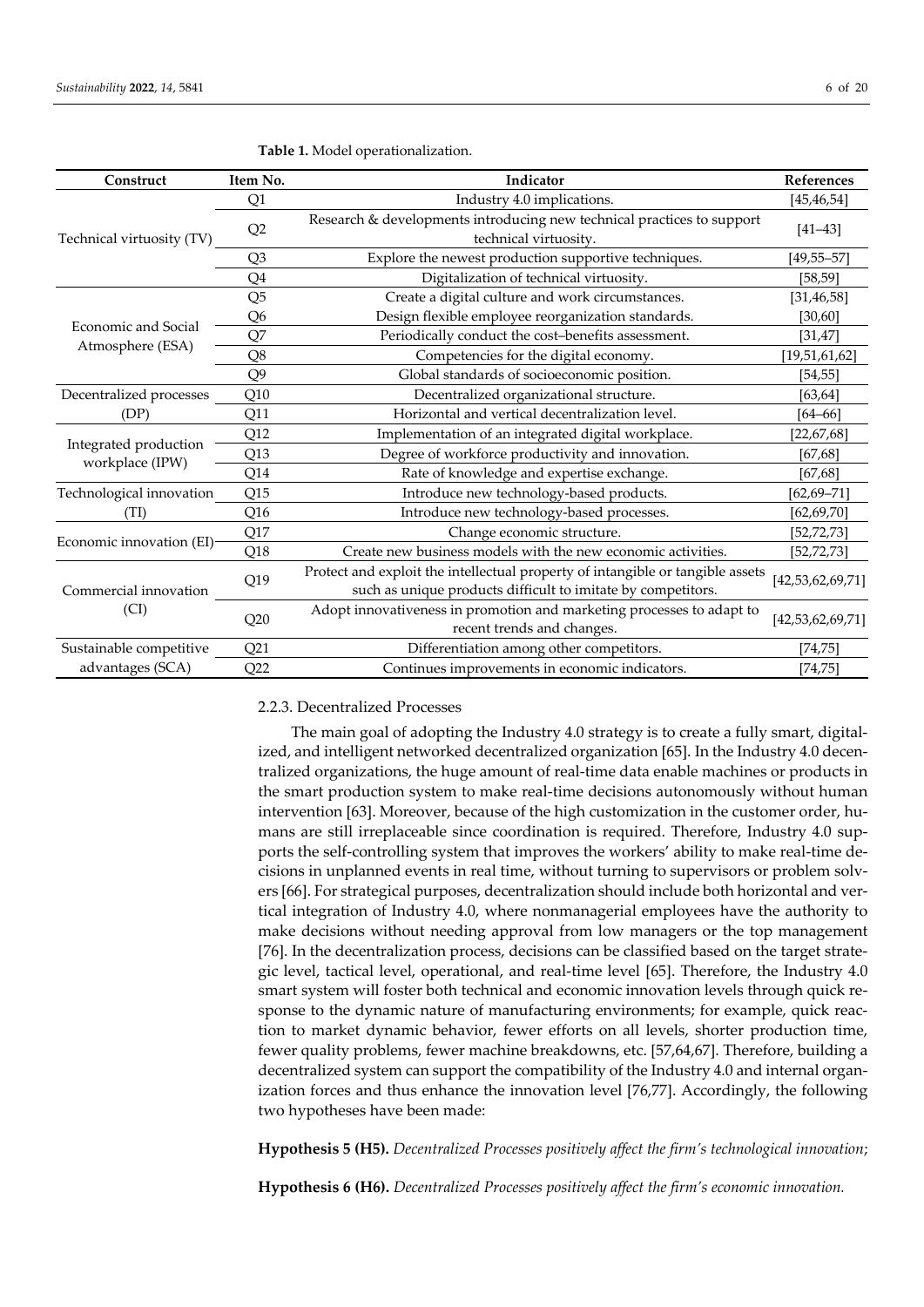#### 2.2.4. Integrated Production Workplace

To adapt to rapid changes in the markets and technological advancements, organizations tend to reshape the production workplace environment through the implementation of integrated smart and digital workplace [67,68]. The implementation of Industry 4.0 should be comprehensive and include all activities in the organization since the partial implementation will impact the performance in many ways, especially the employees and how they interact to perform their tasks [68]. Therefore, with the existence of Industry 4.0, the degree of workforce productivity and innovation will be changed directly to be reflected in the overall workplace production [78].

This construct focuses mainly on the role of an industry 4.0-based workplace environment in technological innovation. The smart and digitalized production workplace coordinates the work environment and facilitates expertise and knowledge exchange between talented professionals. This will improve the capability of organizations to continually generate new ideas and techniques and find new solutions [67,79,80].Furthermore, a digitalized workplace provides new features such as new ways of working, communicating, interacting, degree of employee engagement, and agility [68]. Accordingly, the following hypothesis has been made:

**Hypothesis 7 (H7).** *Integrated Production Workplace positively affects the firm's technological innovation.*

## 2.2.5. Technological Innovation

Innovation enables organizations to react faster to changes in highly competitive and dynamic markets [81]. Innovation is divided into several disciplines, one of these disciplines is technological innovation, and it focuses specifically on the technology and how it can be embodied effectively to improve new and existing products, services, and processes [82]. The technological innovation process in products and services is divided into three stages, namely, invention, realization, and implementation [83]. Therefore, in light of fast technological changes, technological innovation can be measured through, firstly, the rate at which the new innovative technological ideas are integrated within the newly released products [62,70] and secondly, the usage rate of the latest technologies to upgrade and improve the production system to support the sustainable competitive advantages of organization [71,82]. Technological innovation should fit with organizational structure since technological innovation influences organizational innovations, and this can be depicted through the compatibility between hardware and software parts [71]. Therefore, technological innovations are not linked to specific tangible products but are intellectual assets owned by the organization and they contribute to strengthening long-term competitive advantages [71]. The intellectual properties (IP) give the organization technological superiority over competitors and thus enhance sustainable competitive advantages [70]. Based on the literature, the following hypothesis has been made:

**Hypothesis 8 (H8).** *Technological Innovation can positively affect the firm's sustainable competitive advantage.*

## 2.2.6. Economic Innovation

Economic innovation is a new term that appeared recently after the emergence of Industry 4.0 and digital transformation. According to [73], economic innovation is a digital economic innovation that comprises different activities to maximize the benefits of an organization through enabling digital-based innovative changes. This will improve the interaction between all parties across the extended value chain, build new business paradigms to adapt to new market trends, and enable economic growth by combining with technological innovation. Accordingly, new economic competencies and skills are required to deal with such new developments and changes [55]. Based on the definition of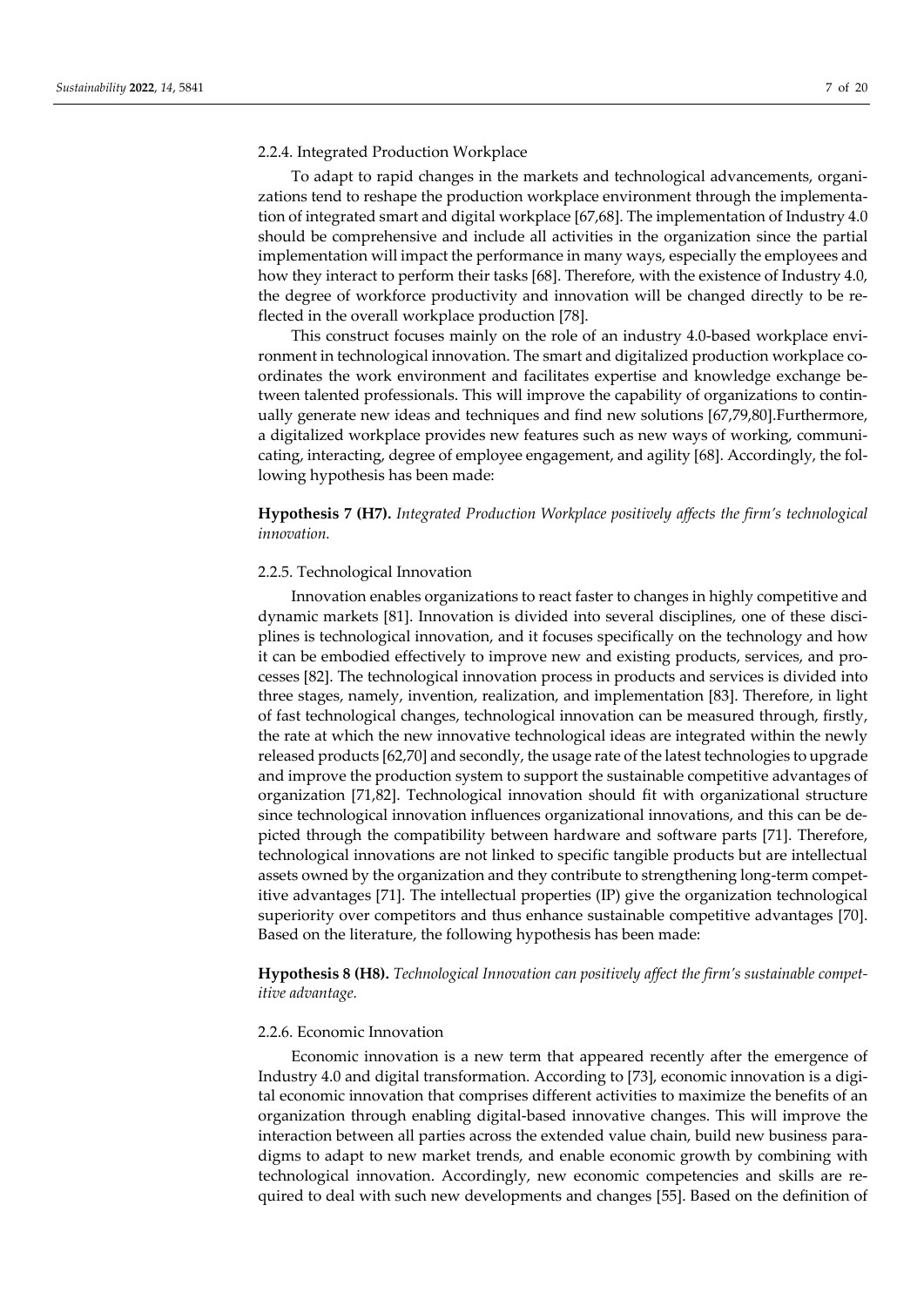economic innovation, it is concluded that technological and economic innovation sectors are interconnected and influence each other [52,72] and that technological innovation will be accompanied by economic innovation. Therefore, the economic structure should be changed, as well as the way economic activities are performed [52].

Thus, economic innovation has a major role in achieving sustainable economic prosperity that enhances an organization's competitive advantages. Consequently, the following hypothesis has been made:

**Hypothesis 9 (H9).** *Economic Innovation positively affects the firm's sustainable competitive advantage.*

#### 2.2.7. Commercial Innovations

As mentioned in Section 2.2.5, the third stage of innovation is the implementation which represents the ability of organizations to gain profit from the invented and realized products through continually adopting innovative tools in marketing and promotion to turn inventions into sellable products [62,70]. Several companies are strong at introducing inventions, but just a few of them are able to convert these inventions for commercial purposes in order to gain profit; this weakens the competitive advantages of organizations [71,84]. The invented and sellable products are represented as the intellectual properties of the company and considered an important factor for competitive advantages [43,46,71]. Therefore, the role of commercial innovation is to strengthen the competitive advantages by treating the invented and sellable products as intellectual properties unique and difficult to imitate by competitors since today's open innovation facilitates product imitation. In addition, it is important for the organization to adopt new and innovative marketing and promotion principles using the latest available methods and tools of the digitalized era rather than conventional tools to strengthen competitive advantages [42]. The following hypothesis has been made:

**Hypothesis 10 (H10).** *Commercial Innovations positively affect the firm's sustainable competitive advantage.*

#### 2.2.8. Sustainable Competitive Advantage

Sustainable competitive advantages can be achieved through strengthening the ability of the organization to innovate at a faster rate to react against or adapt to changes faster than its competitors [85]. Therefore, differentiation in the market can be achieved through innovation [74]. From strategical perspectives, organizations either innovate or evaporate [3,65]. Thus, the innovation that leads to superiority in competitive advantages can be improved by utilizing a diversity of creative tools and techniques by individuals and groups [65]. Moreover, the ability of an organization to identify its internal strengths and weakness is essential in order to determine the innovation strategies on which the organization's overall competitive advantages rely [86]. The organization's competitive advantages can be measured through differentiation among other competitors using different tools; for example, a performance index can be used to indicate competitive advantage among other competitors [5,87]. Furthermore, economic indicators such as liquidity ratios, leverage ratios, growth ratios, and profitability ratios can also be used to measure the competitiveness of an organization [75,87]. Finally, in today's turbulent markets, the sustainable competitive advantages are not just about what assets (i.e., tangible or intangible) an organization has, as much as the rate at which an organization can acquire or develop new competitive factors in order to utilize them to support their economies of scale and success drivers [75].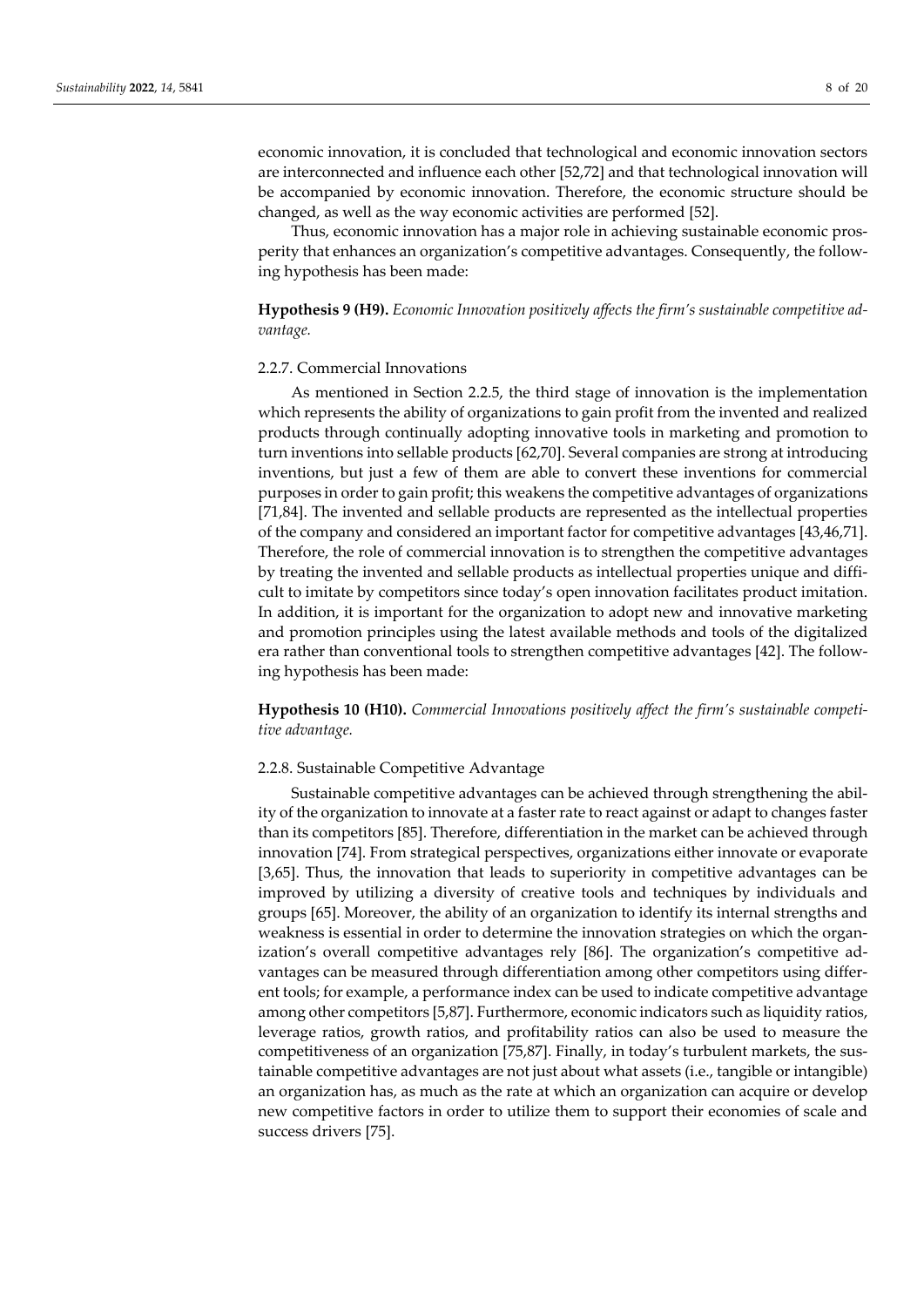## **3. Research Methodology**

## *3.1. Survey Design*

In order to test the constructed conceptual research model, a web-based survey was designed to assess the study's conceptual model hypotheses. The designed survey is divided into two parts; the first part includes four general questions regarding the information about the organization's business area, size of the organization, type of manufacturing system, and level of automation. The second part is the questionnaire that contains 22 questions that represent the indicators in Table 1. The questions have been developed on the basis of the previous related literature. The questions are used to establish multiitem reflective measures for the eight constructs of our research model. All questions are rated by respondents on a five-point Likert scale from "1: strongly disagree" to "5: strongly agree". In total, the survey consists of 26 relevant questions. Based on [38], the minimum recommended sample size is 50, which is enough to make decisions about the hypothesized relationships. The total number of received responses is 125, which exceeds the minimum required sample size. This will increase the credibility of the model and ensure the stability and reliability of the results.

## *3.2. Data Collection and the Analysis Method*

In order to test the research model and the proposed hypotheses, the questionnaire was sent to manufacturing companies that are familiar with the implementation of Industry 4.0. To increase the credibility of the study, the questionnaire targeted respondents from top management levels. For data analysis, statistical software called partial least squares structural equation modelling (PLS-SEM) was used to test the conceptual model and analyze the collected data to test the proposed hypotheses. PLS-SEM is a dynamic multivariate statistical tool. Its statistical properties (i.e., ordinary least squares (OLS) regression-based estimation technique) make it very useful for studies such as competitive advantage studies, complex social and market studies, and success driver studies [88]. The mathematical basis of PLS (i.e., nonparametric estimation procedure) enables it to analyze a small sample size [38]. However, PLS-SEM has some mathematical shortcomings and limitations, such as the unidimensionality assumption [89].

## *3.3. Analysis and Results*

Using PLS-SEM, the analysis of the constructed model in Figure 1 will be divided into two steps. The first step will include the assessment of the reflective measurement model (i.e., the outer model). This step examines the reliability and validity of the model using different tests. The PLS model estimation is shown in Figure 2, where results such as path coefficients, outer loadings, and the  $R<sup>2</sup>$  values of endogenous constructs are shown. In the second step, the structural model (i.e., the inner model) will be examined. Parameters such as explained variance (R<sup>2</sup>) and the size and statistical significance of the path coefficients will be estimated. The results of the PLS inner model estimation are shown in Figure 3. The explanations and the results of both steps are shown in the following two subsections.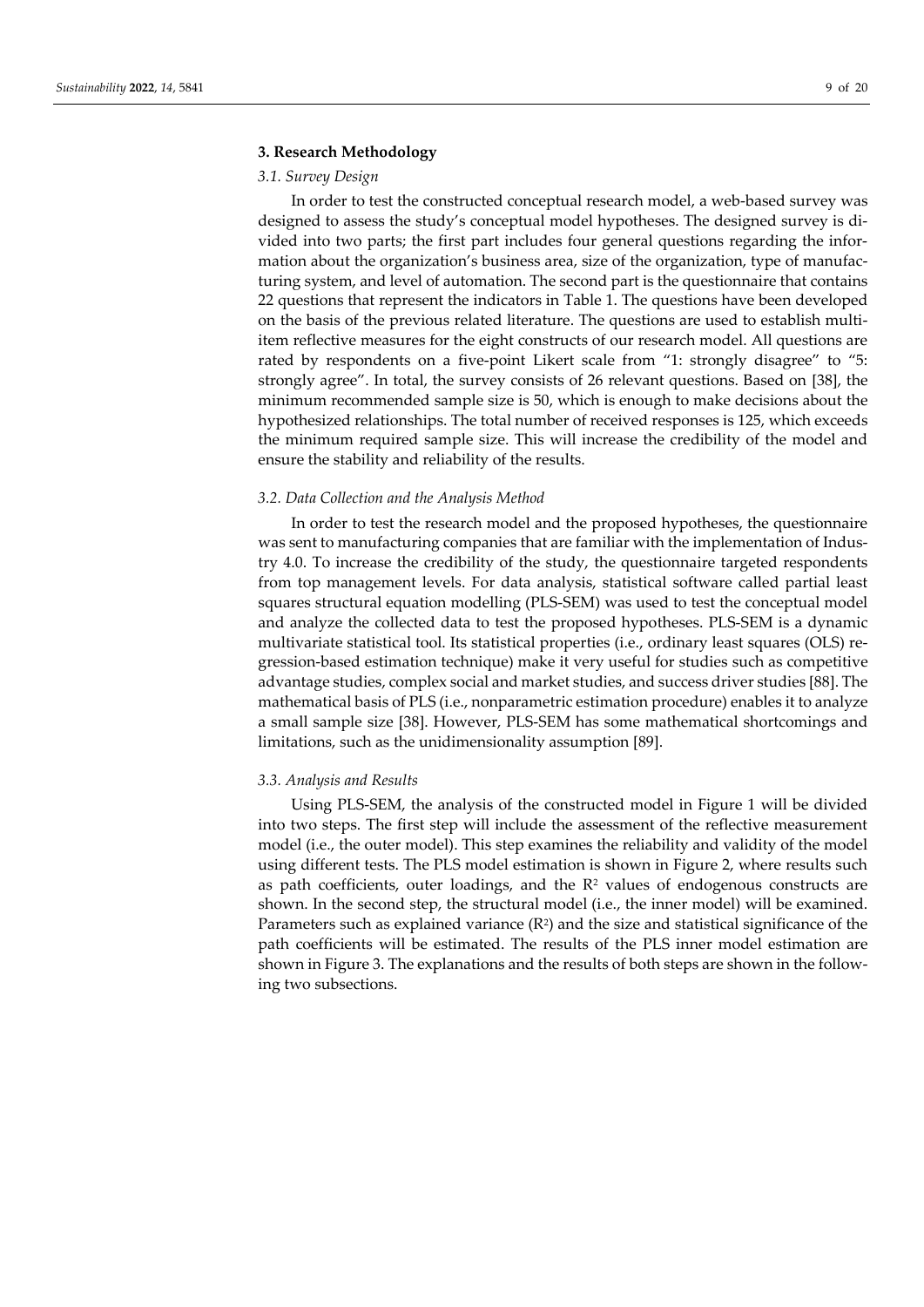

Figure 2. PLS path model estimation results of the proposed research model.





## 3.3.1. The Measurement Model: Reliability and Validity Analyses

The reliability and validity analyses are considered the main statistical tests to assess the measurement model [38]. For example, reliability measures include indicator and construct reliability, internal consistency measures (i.e., Cronbach alpha and composite reliability), and composite reliability, considered a double-check test of the internal consistency of the constructs. The validity tests include construct validity (i.e., outer loading), convergent validity (i.e., average variance extracted (AVE)), and discriminant validity such as Fornell–Larcker criterion, cross-loading, and heterotrait–monotrait ratio (HTMT) of correlation criterion [38]. HTMT will be used as a double-check test for discriminant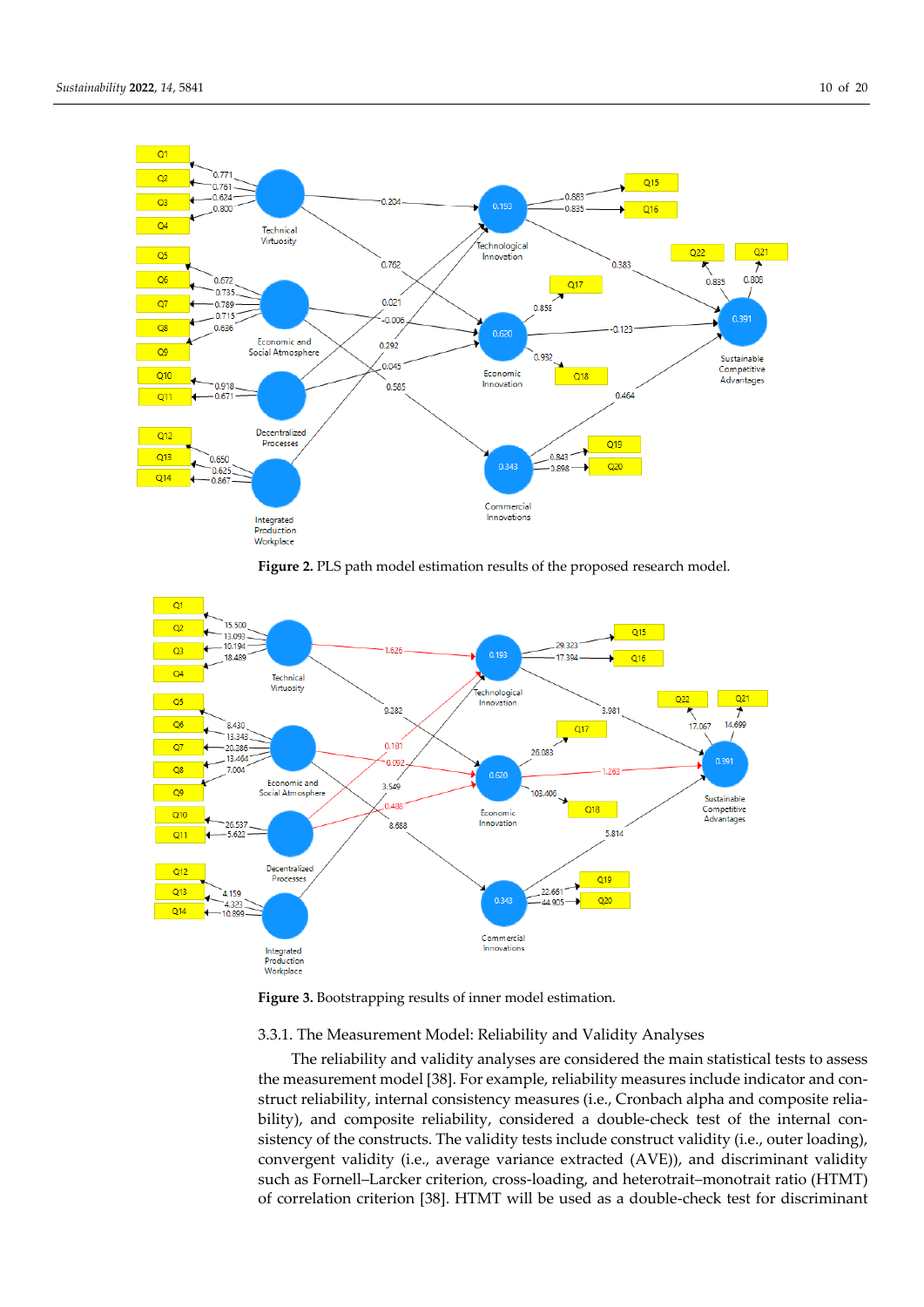validity since HTMT is more accurate than Fornell–Larcker criterion in assessing discriminant validity [90]. HTMT value ranges between 0 and 1, where values less than 1 indicate a good reliability level.

Based on [38], good reliability values of the internal consistency should be between 0.6 and 0.7, where Cronbach's alpha is considered as the lower bound, and composite reliability is the upper bound of internal consistency [38]. Table 2 shows the results of internal consistency. However, the results indicate that Cronbach's alpha values for two constructs, namely Decentralized Processes and Sustainable Competitive Advantages, are less than 0.6. In this case, and based on [38], Cronbach's alpha has some limitations, and it is not recommended by many researchers [90]. For example, it assumes that all indicators have the same reliability level, and it has the tendency to underestimate the internal consistency reliability. Therefore, technically, it is more appropriate to use a composite reliability test (CR). According to CR values shown in Table 2 that are greater than 0.7, it is considered that all constructs are reliable, and the internal consistency is confirmed.

| Construct                               | $\mathbf{R}^2$ | Cranach's<br>Alpha $(\alpha)$ | Composite<br><b>Reliability (CR)</b> | <b>AVE</b> |
|-----------------------------------------|----------------|-------------------------------|--------------------------------------|------------|
| <b>Technical Virtuosity</b>             |                | 0.730                         | 0.829                                | 0.551      |
| Economic and Social Atmosphere          |                | 0.760                         | 0.836                                | 0.506      |
| <b>Decentralized Processes</b>          |                | 0.486                         | 0.781                                | 0.646      |
| <b>Integrated Production Workplace</b>  |                | 0.676                         | 0.762                                | 0.522      |
| Technological Innovation                | 0.193          | 0.748                         | 0.849                                | 0.738      |
| Economic Innovation                     | 0.620          | 0.786                         | 0.890                                | 0.802      |
| Commercial Innovations                  | 0.343          | 0.785                         | 0.863                                | 0.759      |
| Sustainable Competitive Ad-<br>vantages | 0.391          | 0.519                         | 0.806                                | 0.675      |

**Table 2.** Results of reliability validity analysis.

For outer model validity, the convergent validity test measures the level of correlation between the alternative indicators and their constructs in the model [38]. Convergent validity is estimated through average variance extracted (AVE). AVE can be estimated by the averages of the squared outer loadings values of indicators (i.e., the sum of squared outer loadings divided by the number of indicators). The validity of a construct can be confirmed if the AVE value is greater than 0.5. It is shown in Table 2 that all AVE values exceed the threshold value. Thus, the convergent validity is confirmed for our model.

The second validity test is the discriminant validity, which means that the used construct in the structural path is unique and cannot be replaced by another construct. Discriminant validity can be tested through two approaches, namely, cross-loading and the Fornell–Larcker criterion. In cross-loading, the outer loading of corresponding indicators of the specific construct (i.e., Correlation) should be higher than other cross-loadings of other constructs. Fornell–Larcker approach can be estimated by calculating the square root of AVE values of all constructs and comparing the resulting value of each construct with the values of other constructs [91]. To confirm the discriminant validity, the correlation value of each construct by itself should be higher than the correlation value with other constructs [92]. As shown in Table 3, the square root of AVE values on the diagonal in bold indicates that the discriminant validity has been established.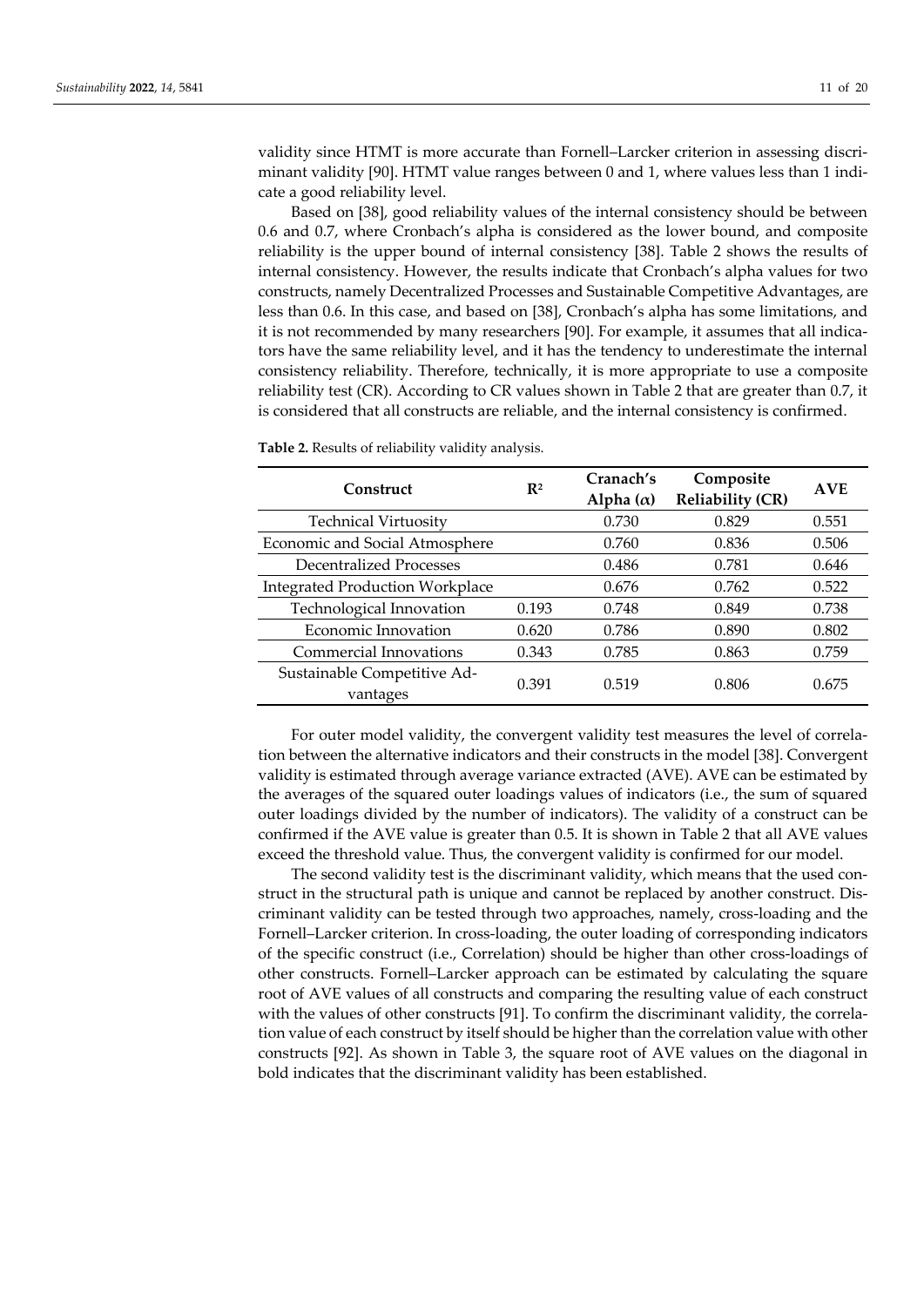| Nr.            | <b>Constructs</b>                              | 1     | $\overline{2}$    | 3                       | 4                             | 5                                   | 6     | 7     | 8     |
|----------------|------------------------------------------------|-------|-------------------|-------------------------|-------------------------------|-------------------------------------|-------|-------|-------|
| 1              | Commercial Innovations                         | 0.871 |                   |                         |                               |                                     |       |       |       |
| $\overline{2}$ | Decentralized Processes                        |       | 0.466 0.804       |                         |                               |                                     |       |       |       |
| 3              | Economic and Social Atmos-<br>phere            |       | 0.500 0.520 0.896 |                         |                               |                                     |       |       |       |
| 4              | Economic Innovation                            |       |                   | 0.558 0.499 0.475 0.711 |                               |                                     |       |       |       |
| 5              | <b>Integrated Production Tech-</b><br>nologies |       |                   |                         | 0.546 0.369 0.365 0.637 0.722 |                                     |       |       |       |
| 6              | Sustainable Competitive Ad-<br>vantages        |       |                   |                         |                               | 0.517 0.228 0.253 0.565 0.541 0.822 |       |       |       |
| 7              | <b>Technical Virtuosity</b>                    |       | 0.558 0.627 0.787 |                         | 0.601                         | 0.472                               | 0.258 | 0.742 |       |
| 8              | Technological Innovation                       |       | 0.300 0.257 0.377 |                         | 0.586                         | 0.396                               | 0.475 | 0.355 | 0.859 |

**Table 3.** Discriminant validity test using Fornell-Larcker criterion.

However, the performance of the Fornell–Larcker criterion is still poor at detecting the discriminant validity [93]. Therefore, the discriminant validity can be double-checked through the heterotrait–monotrait ratio (HTMT) of correlations approach. Technically, HTMT estimates the true correlation between two constructs when they are perfectly measured and highly reliable. However, in case the correlation value between two constructs is closest to 1, it indicates a lack of discriminant validity, and it is called disattenuated correlation. Therefore, all HTMT values less than one indicate good reliability [90]. The discriminant validity is established on the basis of HTMT values shown in Table 4 below.

**Table 4.** Discriminant validity test using HTMT values.

| Nr. | Construct                                 |       | 2     | 3     | 4     | 5     | 6     |       | 8 |
|-----|-------------------------------------------|-------|-------|-------|-------|-------|-------|-------|---|
|     | Commercial Innovations                    |       |       |       |       |       |       |       |   |
|     | Decentralized Processes                   | 0.649 |       |       |       |       |       |       |   |
| 3   | Economic and Social Atmosphere            | 0.691 | 0.814 |       |       |       |       |       |   |
|     | Economic Innovation                       | 0.747 | 0.806 | 0.629 |       |       |       |       |   |
| 5.  | <b>Integrated Production Technologies</b> | 0.811 | 0.830 | 0.492 | 0.437 |       |       |       |   |
| 6   | Sustainable Competitive Advantages        | 0.789 | 0.494 | 0.378 | 0.523 | 0.675 |       |       |   |
|     | <b>Technical Virtuosity</b>               | 0.704 | 0.621 | 0.870 | 0.802 | 0.723 | 0.420 |       |   |
|     | Technological Innovation                  | 0.448 | 0.429 | 0.561 | 0.541 | 0.571 | 0.789 | 0.513 |   |

The PLS estimation of the outer loading factors of reflective indicators for the measurement model is shown in Table 5. A common rule of thumb is that the acceptable indicators' outer loadings values should be between 0.6 and 0.7 or higher [94]. However, according to [81,82], if the value of outer loadings of the reflective indicator varies between 0.4 and 0.7, it is accepted if the indicator is recently established and the research is exploratory. Accordingly, the results shown in Table 5 still indicate that the factor loadings values are higher than 0.4, and this implies that the outer model is reliable. In addition, the outer model can be checked by the t-statistics, where the values should be higher than 1.96 [95]. According to the shown t-statistics values in Table 5, the outer model indicators are significant.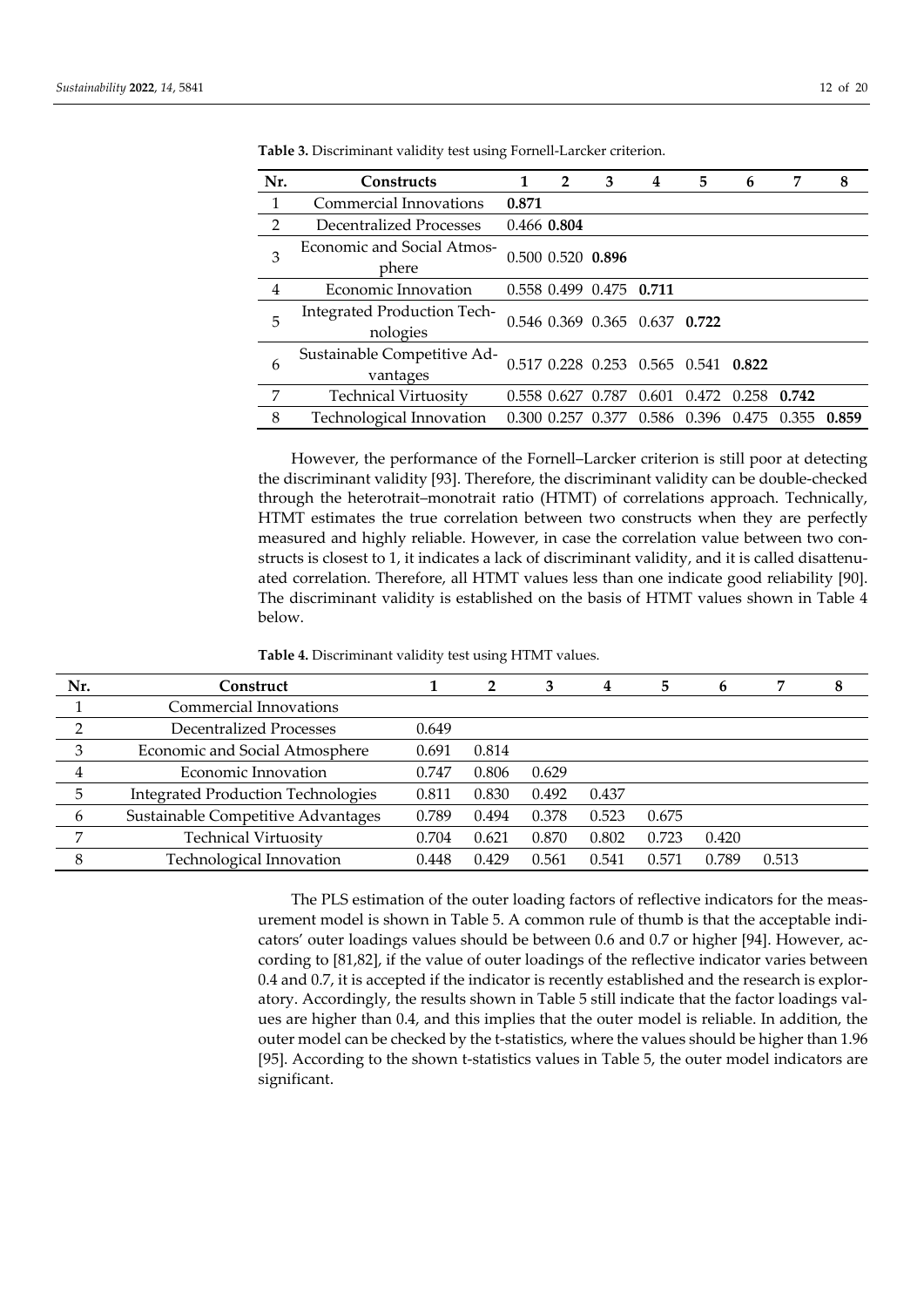| Constructs                         | Indicators      | <b>Outer Loading</b> | <b>T-Values</b> |
|------------------------------------|-----------------|----------------------|-----------------|
|                                    | Q1              | 0.771                | 17.311          |
|                                    | Q2              | 0.761                | 13.074          |
| <b>Technical Virtuosity</b>        | Q <sub>3</sub>  | 0.624                | 8.748           |
|                                    | Q4              | 0.800                | 18.056          |
|                                    | Q <sub>5</sub>  | 0.672                | 8.601           |
|                                    | Q <sub>6</sub>  | 0.735                | 13.021          |
| Economic and Social Atmosphere     | Q7              | 0.789                | 19.369          |
|                                    | Q8              | 0.715                | 13.489          |
|                                    | Q9              | 0.636                | 6.691           |
| Decentralized Processes            | Q10             | 0.918                | 26.206          |
|                                    | Q11             | 0.671                | 5.224           |
|                                    | Q12             | 0.650                | 4.627           |
| Integrated production workplace    | Q13             | 0.625                | 4.265           |
|                                    | Q14             | 0.867                | 11.562          |
|                                    | Q15             | 0.883                | 31.883          |
| Technological Innovation           | Q <sub>16</sub> | 0.835                | 17.288          |
| Economic Innovation                | Q17             | 0.858                | 28.245          |
|                                    | Q18             | 0.932                | 98.256          |
|                                    | Q19             | 0.843                | 22.091          |
| Commercial Innovations             | Q20             | 0.898                | 42.479          |
|                                    | Q21             | 0.808                | 13.215          |
| Sustainable competitive advantages | Q22             | 0.835                | 17.089          |

**Table 5.** Estimation of the outer model (outer loading and T-statistics).

#### 3.3.2. Structural Model

In this section, the path coefficients and other inner model parameters will be estimated in order to explain the variance among latent variables' relationships (i.e., constructs) in the structural model and evaluate the hypothesized path. As shown in Figure 2, the coefficient of determination (R<sup>2</sup> ) is a standard statistical coefficient that represents the variance amount in an endogenous construct explained by the predecessor exogenous construct(s), where the acceptable coefficient values range between zero and one [96]. For example, the R<sup>2</sup> value for sustainable competitive advantages is  $(R^2 = 0.391)$ , which means that (39.1%) of the variance in this endogenous construct is explained by the three preceding constructs, namely, technological, economic, and commercial innovation, where the economic innovation has the highest impact on sustainable competitive advantages, with a value of (0.620), followed by commercial innovation (0.343), and finally, technological innovation with the value of  $(0.193)$ . The R<sup>2</sup> values are shown in Figure 2 and Table 2.

In addition, in order to evaluate the hypothesized path model relationships, it is important to verify the path coefficient sizes and statistical significance that represents the strength of relationships between latent variables (i.e., constructs) in the structural model. In order to be verified, the standardized path coefficient (B-values) should be equal to or greater than 0.1 [97], while the statistical significance values (t-value) should be above +1.96 and below −1.96 (i.e., two-tailed test with a level of significance 5%); level of significance is represented by *p*-value. These values have been obtained using the bootstrapping procedure in PLS-SEM. The results of the standard path coefficient (B-value), standard deviation (STDEV), and statistical significance (T-value and *p*-value) are shown in Figure 3 and summarized in Table 6.

Based on the results, the research model confirms that the competitive advantages can be sustained through several Industry 4.0-based improvements to strengthen the internal organizational factors in order to achieve strategic objectives. It is confirmed that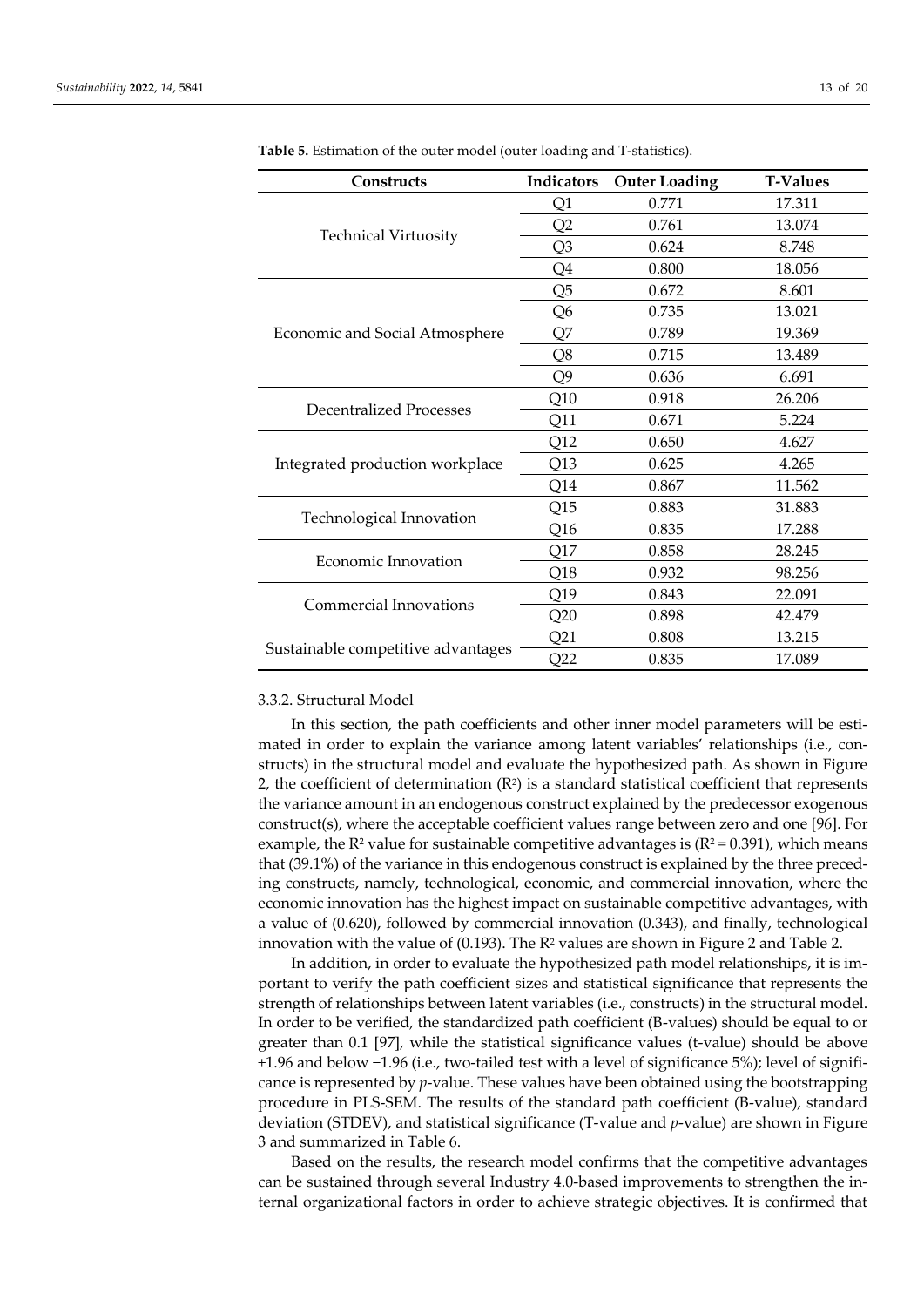both technological innovation with values ( $B = 0.383$  and  $T = 3.799$ ) and commercial innovation with values ( $B = 0.464$  and  $T = 5.455$ ) have a significant positive impact on the sustainable competitive advantages of the organization. However, economic innovation with values (B =  $-0.123$  and T = 1.188) has a negative impact on sustainable competitive advantages, but it is insignificant since T-values within the interval (+1.96, −1.96) are not significant constructs. Moreover, the Decentralized Processes construct with values ( $B =$  $0.045$  and T = 0.630) has a small positive impact on Economic Innovations. Similarly, with values ( $B = 0.021$  and  $T = 0.860$ ) Decentralized Processes has a small positive impact on Technological Innovation. However, both impacts are not significant since, in both, relation T-values fall within (+1.96, −1.96). Finally, the Technical Virtuosity construct has a good positive impact on Technological Innovation but is not significant with values  $(B =$  $0.204$  and T = 1.547). The rest of the relationships between constructs are summarized in Table 6. As shown, it is confirmed that H2, H4, H7, H8, and H10 are supported, whereas H1, H3, H5, H6, and H9 are not supported. Therefore, it can be concluded that Technological and Commercial Innovation is strongly predicting Sustainable Competitive Advantages, while Economic Innovation is not. The Decentralized Processes construct is not a good predictor for both Technological and Commercial Innovation. Similarly, Technical Virtuosity is not a predictor of Technological Innovation. The analysis and interpretations of these findings will be discussed in the following section.

| <b>Hypotheses: Relationship</b>                                                         | <b>B-Value</b> | <b>STDEV</b> | <b>T-Value</b> | $p$ -Value | Conclusion                      |
|-----------------------------------------------------------------------------------------|----------------|--------------|----------------|------------|---------------------------------|
| H1: Technical Virtuosity $\rightarrow$ Technological Innova-<br>tion                    | 0.204          | 0.132        | 1.547          | 0.123      | H <sub>1</sub> is not supported |
| <b>H2:</b> Technical Virtuosity $\rightarrow$ Economic Innovation                       | 0.762          | 0.084        | 9.107          | 0.000      | H <sub>2</sub> is supported     |
| <b>H3:</b> Economic and Social Atmosphere $\rightarrow$ Eco-<br>nomic Innovation        | $-0.006$       | 0.065        | 0.095          | 0.924      | H <sub>3</sub> is not supported |
| H4: Economic and Social Atmosphere $\rightarrow$ Com-<br>mercial Innovations            | 0.585          | 0.0.67       | 8.784          | 0.000      | H <sub>4</sub> is supported     |
| <b>H5:</b> Decentralized Processes $\rightarrow$ Technological In-<br>novation          | 0.021          | 0.119        | 0.177          | 0.860      | H <sub>5</sub> is not supported |
| <b>H6:</b> Decentralized Processes $\rightarrow$ Economic Innova-<br>tions              | 0.045          | 0.094        | 0.482          | 0.630      | H6 is not supported             |
| H7: Integrated Production Workplace $\rightarrow$ Techno-<br>logical Innovation         | 0.292          | 0.084        | 3.490          | 0.001      | H7 is supported                 |
| <b>H8:</b> Technological Innovation $\rightarrow$ Sustainable<br>Competitive Advantages | 0.383          | 0.101        | 3.799          | 0.000      | H8 is supported                 |
| <b>H9:</b> Economic Innovation $\rightarrow$ Sustainable Competi-<br>tive Advantages    | $-0.123$       | 0.104        | 1.188          | 0.235      | H <sub>9</sub> is not supported |
| <b>H10:</b> Commercial Innovations $\rightarrow$ Sustainable<br>Competitive Advantages  | 0.464          | 0.085        | 5.455          | 0.000      | H <sub>10</sub> is supported    |

**Table 6.** The bootstrapping procedure results for the inner model.

#### **4. Discussion**

The main concern of this paper is to investigate how the integration between internal organizational factors and Industry 4.0 impacts the sustainable competitive advantages of an organization to achieve its strategic objectives. In other words, from a strategical perspective, Industry 4.0 will be integrated with internal organizational factors, but this integration should be accompanied by upgrading these internal forces to be compatible with new strategy requirements to act as a supportive success agent for Industry 4.0. This will create an integrated smart real-time organization or Industry 4.0-based internal organizational factors to achieve the organization's strategic objectives. In this regard, the results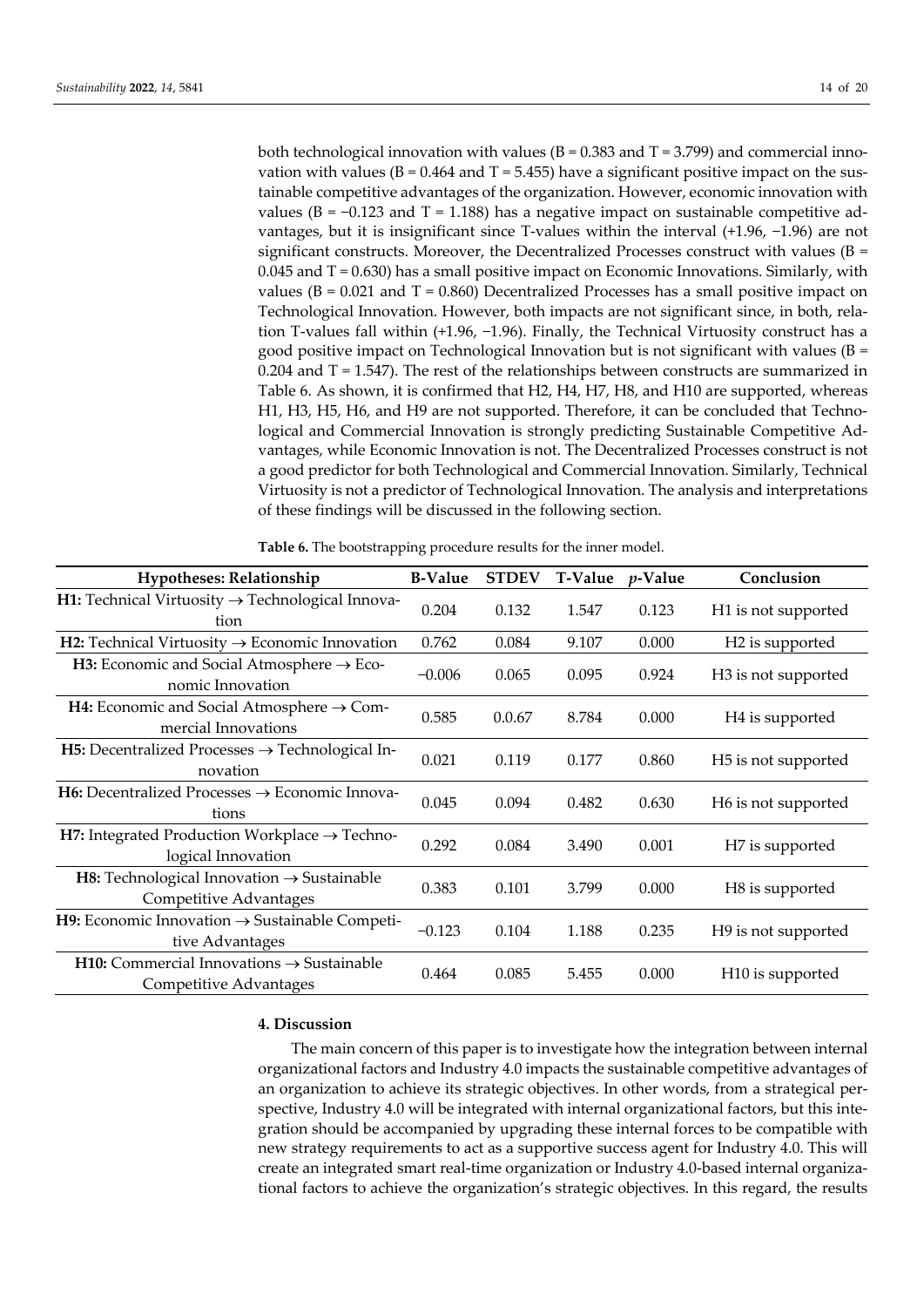confirm the significant impacts of several internal factors on sustainable competitive advantages. For example, technical virtuosity and economic and social atmosphere have a significant impact on economic innovation; however, in its turn, economic innovation has a negative impact on sustainable competitive advantages. The potential justification for the negative impact is that the economic innovation may lead to an increase in the expenses paid by the organization, and this will weaken its price-based competitiveness. However, the company should recognize these expenses as an initial investment cost, and there is no high running cost in the new system. Integrated production workplace construct has a significant impact on technological innovation and, in its turn, also has a significant impact on the sustainable competitive advantages. In this regard, technical virtuosity has a positive but insignificant impact on technological innovation. This is because technical virtuosity is related to the execution of technical activities in a very skillful manner, and this will improve the learning curve of labor without creating a significant impact on technological innovation. Moreover, this may weaken the ability of workers to innovate. As mentioned above, technical virtuosity positively impacts economic innovation since it contributes to improving economies of scale.

Industry 4.0-based decentralized processes construct has an insignificant negative impact on both technological innovation and economic innovation. This result may refer to disadvantages of decentralization found by respondents in the long term. It is true that decentralization has a big impact on production performance in the short term (i.e., operational level), but in the long term, it may diminish the ability of the organization to improve its technological innovation ability.

The smart and digitalized production workplace positively impacts technological innovation through a coordinated work environment and facilitates expertise and knowledge exchange between talented professionals. This will improve the capability of organizations to continually generate new ideas and techniques and find new innovative solutions. Finally, the results show that technological and commercial innovations have a significant impact on improving the ability of companies to sustain and maintain their competitive advantages, while economic innovation has a negative impact.

In light of the obtained results, it is obvious that internal organizational factors play major role in enhancing the ability of an organization to improve and sustain its competitive advantages in the long term and strive to secure steady growth and achieve strategic objectives. Therefore, organizations should pay more attention to several internal forces that will enhance their competitiveness ability in the long term

# **5. Limitations and Future Research Directions**

This study highlights the importance of internal organizational forces for the success rate of Industry 4.0 and how the integration between these forces and Industry 4.0 pillars will sustain the competitive advantages of the organizations and achieve their long-term objectives. However, this study has some limitations or weaknesses that open the door for future research opportunities in this area. For example, the study focuses on the manufacturing sector in general and does not focus on a specific manufacturing field. Therefore, the differentiation between different manufacturing fields needs further analysis. Furthermore, the study does not focus on the service sector; therefore, the finding of this study cannot be generalized to the service sector. This is because adopting Industry 4.0 concepts in the service sector has different measuring variables, and therefore using the same research questions is incorrect.

At the analytical level, this study used the SmartPLS software, which uses PLS-SEM. However, PLS-SEM has some mathematical restrictions and limitations. For example, one of the main limitations is unidimensionality, where PLS-PM assumes that each group of variables/indicators can be described with a single construct [89]. In our study, some groups of variables/indicators may be explained by other latent variables. Therefore, here, multidimensionality exists. Multidimensionality is defined as the relationships between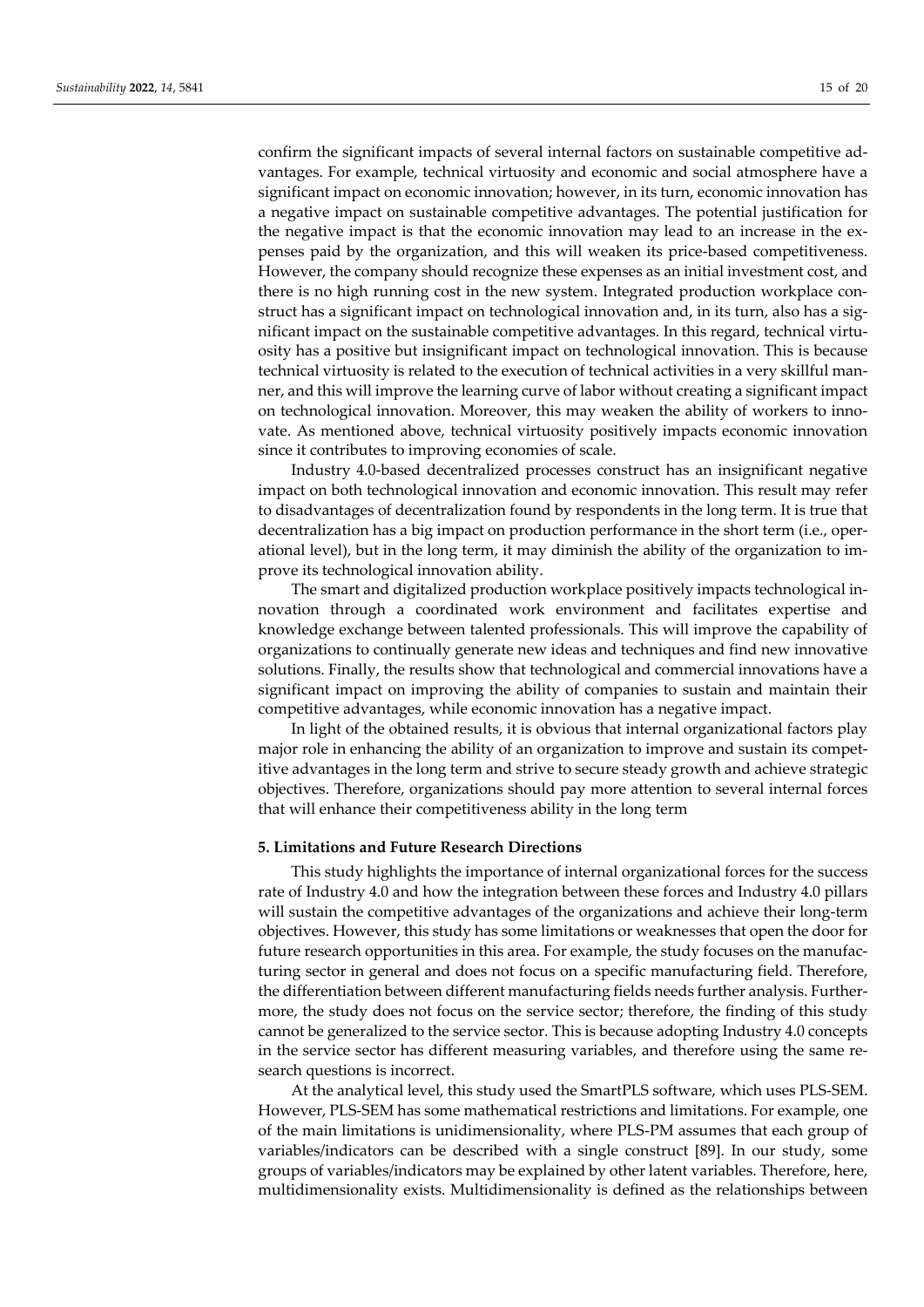measuring variables/indicators in a single group explained through multiple constructs/latent variables. Therefore, other methods, such as the Process PLS method, which is developed by [89], or NetPCA developed by [98], can be used to measure the multidimensionality in the model.

## **6. Conclusions**

In this paper, a research model has been proposed to study the relationship between the adoption of the Industry 4.0 strategy and the accompanying or subsequent changes in internal organizational factors and examine the impact of these relationships on sustainable competitive advantages. The methodology used to construct the model begins by examining the causes of Industry 4.0 failure in several organizations where the intended objectives have not been achieved. Based on the literature, almost all Industry 4.0 failure causes are classified as internal causes. After that, four main internal factors have been proposed as an umbrella (i.e., first-order constructs) for almost all failure causes (i.e., indicators). The SmartPLS has been used to test and simulate the proposed model. In general, the findings confirm that the Industry 4.0 strategy should be implemented through the integration of internal organizational factors. This will help to root the concepts of the fourth industrial revolution in all organizational aspects and boost the organization's ability to achieve its long-term strategic objectives as well as sustain its competitive advantage [33,99,100].

From a strategical perspective, and based on the results, the internal factors can be classified as either internal strength or internal weakness. The internal factors with positive impacts can be considered internal strengths, and they significantly contribute to sustaining the competitive advantages of the organization. The internal factors with negative or insignificant impacts can be considered internal weakness factors and should be investigated in order to either avoid their adverse impacts on the Industry 4.0 adoption or, if possible, turn them into strengths to support Industry 4.0 adoption.

The theoretical implications of this study, which may add value to the literature, can be summarized as follows: The study focuses on the challenges facing the implementation of the Industry 4.0 in order to obtain the desired benefits; the study indicates that the implementation of Industry 4.0 needs internal organizational supportive factors to achieve the expected benefits. The study addresses the Industry 4.0 implementation from strategic perspectives to achieve long-term rather than short-term objectives. Finally, the study quantifies the impact of some internal forces that act as an incubator for Industry 4.0 to enhance and sustain the competitive advantages of organizations. The results demonstrate the importance of some internal organizational forces for the success of Industry 4.0 implementation.

From practical perspectives, organizations can develop new methodologies or roadmaps to implement technology-based strategies such as Industry 4.0 to fully gain the potential benefits and avoid failure in the short term. In light of the results, organizations can determine which internal forces should be upgraded and improved to be compatible with new concepts of Industry 4.0. These changes may include, for example, new forecasting tools that use big data, developing new policies, updating job specifications, changing the span of control, adding new communication channels, upgrading the training and upscaling methods using virtual and augmented reality, adding new manufacturing technologies based on additive manufacturing concepts, modern employee financial control tools, designing real-time monitoring, etc. Doing so will significantly contribute to the long-term success of Industry 4.0 in enhancing and sustaining the competitive advantages of organizations.

**Author Contributions:** Conceptualization, M.R. (Muawia Ramadan) and T.A.; methodology, M.R. (Muawia Ramadan) and T.A.; software, M.R. (Muawia Ramadan) and T.A.; validation, M.R. (Muawia Ramadan) and T.A.; formal analysis, M.R. (Muawia Ramadan); investigation, M.R. (Muawia Ramadan); resources, B.S.; data curation, T.A.; writing—original draft preparation, M.R.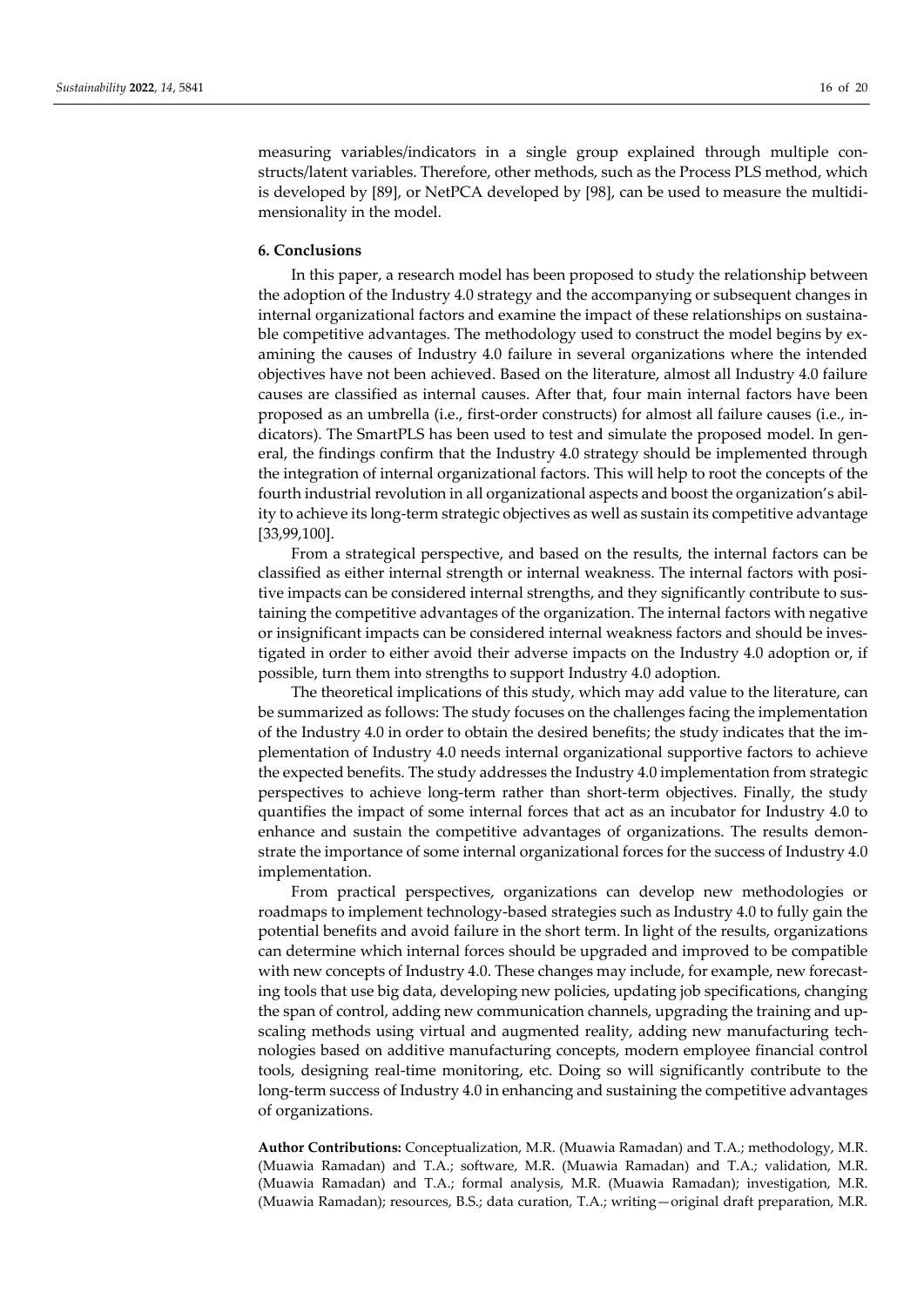(Muawia Ramadan) and T.A.; writing—review and editing, M.R. (Muawia Ramadan) and B.S.; visualization, M.R. (Muawia Ramadan) and M.R. (Mohammed Ruzayqat); supervision, M.R. (Muawia Ramadan) and M.R. (Mohammed Ruzayqat); project administration, M.R. (Muawia Ramadan) and B.S.; funding acquisition, B.S. and M.R. (Mohammed Ruzayqat). All authors have read and agreed to the published version of the manuscript.

**Funding:** This study received funding from King Saud University, Saudi Arabia through researchers supporting project number (RSP-2021/145). Additionally, the APCs were funded by King Saud University, Saudi Arabia through researchers supporting project number (RSP-2021/145).

**Institutional Review Board Statement:** Not applicable.

**Informed Consent Statement:** Not applicable.

**Acknowledgments:** The authors would like to thanks King Saud University for funding this work under project number (RSP-2020/145).

**Conflicts of Interest:** The authors declare no conflict of interest.

# **References**

- 1. Götz, M.; Vistula University; Jankowska, B.; Poznan University of Economics and Business Adoption of Industry 4.0 Technologies and Company Competitiveness: Case Studies from a Post-Transition Economy. *Foresight STI Gov.* **2020**, *14*, 61–78. https://doi.org/10.17323/2500-2597.2020.4.61.78.
- 2. Hitt, M.A.; Ireland, R.D.; Hoskisson, R.E. *The Management of Strategy: Concepts and Cases*; Thomson/South-Western: Mason, OH, USA, 2008; Volume 42.
- 3. Fred, M.E.D.; David, R.; David, F.R. *Strategic Management: Concepts and Cases: A Competitive Advantage Approach*; Pearson–Prentice Hall: Florence, Italy, 2013.
- 4. Kohnová, L.; Papula, J.; Salajová, N. Internal factors supporting business and technological transformation in the context of industry 4.0. *Bus. Theory Pract.* **2019**, *20*, 137–145.
- 5. Horváth, D.; Szabó, R.Z. Driving forces and barriers of Industry 4.0: Do multinational and small and medium-sized companies have equal opportunities? *Technol. Forecast. Soc. Change* **2019**, *146*, 119–132.
- 6. Ramadan, M.; Salah, B.; Othman, M.; Ayubali, A.A. Industry 4.0-based real-time scheduling and dispatching in lean manufacturing systems. *Sustainability* **2020**, *12*, 2272.
- 7. Adolph, S.; Tisch, M.; Metternich, J. Challenges and Approaches To Competency Development for Future Production. *J. Int. Sci. Publ.* **2014**, *12*, 1001–1010.
- 8. Bauer, W.; Hämmerle, M.; Schlund, S.; Vocke, C. Transforming to a Hyper-connected Society and Economy—Towards an 'Industry 4.0′. *Procedia Manuf.* **2015**, *3*, 417–424.
- 9. Spath, D.; Ganschar, O.; Gerlach, S.; Hämmerle, M.; Krause, T.; Schlund, S. *Produktionsarbeit der Zukunft*; Fraunhofer IAO: Stuttgart, Germany, 2013; pp. 1–150.
- 10. Tortorella, G.L.; Giglio, R.; van Dun, D.H. Industry 4.0 adoption as a moderator of the impact of lean production practices on operational performance improvement. *Int. J. Oper. Prod. Manag.* **2019**, *39*, 860–886.
- 11. Lasi, H.; Fettke, P.; Kemper, H.G.; Feld, T.; Hoffmann, M. Industry 4.0. *Bus. Inf. Syst. Eng.* **2014**, *6*, 239–242.
- 12. Posada, J.; Toro, C.; Barandiaran, I.; Oyarzun, D.; Stricker, D.; De Amicis, R.; Pinto, E.B.; Eisert, P.; Döllner, J.; Vallarino, I. Visual Computing as a Key Enabling Technology for Industrie 4.0 and Industrial Internet. *IEEE Comput. Graph. Appl.* **2015**, *35*, 26–40.
- 13. Valdez, A.C.; Brauner, P.; Schaar, A.K.; Holzinger, A.; Ziefle, M. Reducing Complexity with Simplicity—Usability Methods for Industry 4.0. In Proceedings of the 19th triennial congress of the IEA, Florence, Italy, 9–14 August 2015; pp. 1–8.
- 14. Longo, F.; Nicoletti, L.; Padovano, A. Smart operators in industry 4.0: A human-centered approach to enhance operators' capabilities and competencies within the new smart factory context. *Comput. Ind. Eng.* **2017**, *113*, 144–159.
- 15. Oztemel, E.; Gursev, S. Literature review of Industry 4.0 and related technologies. *J. Intell. Manuf.* **2020**, *31*, 127–182.
- 16. Zhong, R.Y.; Xu, X.; Klotz, E.; Newman, S.T. Intelligent Manufacturing in the Context of Industry 4.0: A Review. *Engineering* **2017**, *3*, 616–630.
- 17. Salah, B.; Khan, R.; Ramadan, M.; Ahmad, R.; Saleem, W. Lab Scale Implementation of Industry 4.0 for an Automatic Yogurt Filling Production System—Experimentation, Modeling and Process Optimization. *Appl. Sci.* **2021**, *11*, 9821.
- 18. Bueno, A.; Filho, M.G.; Frank, A.G. Smart production planning and control in the Industry 4.0 context: A systematic literature review. *Comput. Ind. Eng.* **2020**, *149*, 106774.
- 19. Mohelska, H.; Sokolova, M. Management approaches for industry 4.0—The organizational culture perspective. *Technol. Econ. Dev. Econ.* **2018**, *24*, 2225–2240.
- 20. Felsberger, A.; Qaiser, F.H.; Choudhary, A.; Reiner, G. The impact of Industry 4.0 on the reconciliation of dynamic capabilities: Evidence from the European manufacturing industries. *Prod. Plan. Control* **2022**, *33*, 277–300.
- 21. Durana, P.; Kral, P.; Stehel, V.; Lazaroiu, G.; Sroka, W. Quality culture of manufacturing enterprises: A possibleway to adaptation to industry 4.0. *Soc. Sci.* **2019**, *8*, 124.
- 22. Bendul, J.C.; Blunck, H. The design space of production planning and control for industry 4.0. *Comput. Ind.* **2019**, *105*, 260–272.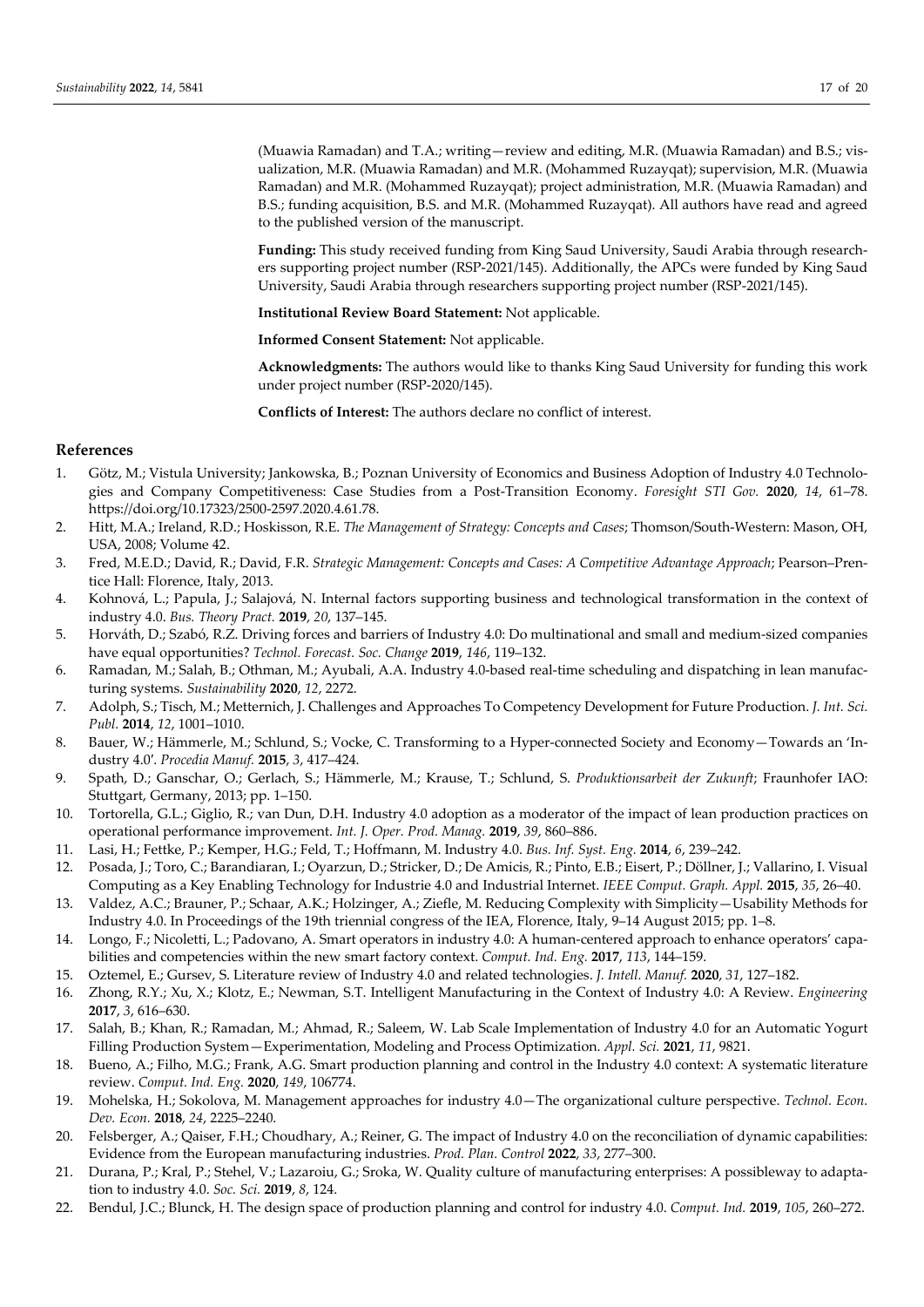- 23. Shaughnessy, H. Creating digital transformation: Strategies and steps. *Strateg. Leadersh.* **2018**, *46*, 19–25.
- 24. Schalock, R.L.; Verdugo, M.A.; van Loon, J. Understanding organization transformation in evaluation and program planning. *Eval. Program Plann.* **2018**, *67*, 53–60.
- 25. Cugno, M.; Castagnoli, R.; Büchi, G. Openness to Industry 4.0 and performance: The impact of barriers and incentives. *Technol. Forecast. Soc. Chang.* **2021**, *168*, 120756.
- 26. Agostini, L.; Filippini, R. Organizational and managerial challenges in the path toward Industry 4.0. *Eur. J. Innov. Manag.* **2019**, *22*, 406–421.
- 27. Birkel, H.S.; Veile, J.W.; Müller, J.M.; Hartmann, E.; Voigt, K.I. Development of a risk framework for Industry 4.0 in the context of sustainability for established manufacturers. *Sustainability* **2019**, *11*, 384.
- 28. Basl, J. Pilot Study of Readiness of Czech Companies to Implement the Principles of Industry 4.0. *Manag. Prod. Eng. Rev.* **2017**, *8*, 3–8.
- 29. Müller, J.M.; Buliga, O.; Voigt, K.I. Fortune favors the prepared: How SMEs approach business model innovations in Industry 4.0. *Technol. Forecast. Soc. Change* **2018**, *132*, 2–17.
- 30. Kiel, D.; Müller, J.M.; Arnold, C.; Voigt, K.I. Sustainable industrial value creation: Benefits and challenges of industry 4.0. *Int. J. Innov. Manag.* **2017**, *21*, 3–8.
- 31. Raj, A.; Dwivedi, G.; Sharma, A.; de Sousa Jabbour, A.B.L.; Rajak, S. Barriers to the adoption of industry 4.0 technologies in the manufacturing sector. *Int. J. Prod. Econ.* **2019**, *224*, 107546.
- 32. Dalenogare, L.S.; Benitez, G.B.; Ayala, N.F.; Frank, A.G. The expected contribution of Industry 4.0 technologies for industrial performance. *Int. J. Prod. Econ.* **2018**, *204*, 383–394.
- 33. Stock, T.; Obenaus, M.; Kunz, S.; Kohl, H. Industry 4.0 as enabler for a sustainable development: A qualitative assessment of its ecological and social potential. *Process Saf. Environ. Prot.* **2018**, *118*, 254–267.
- 34. Müller, J.M.; Buliga, O.; Voigt, K.I. The role of absorptive capacity and innovation strategy in the design of industry 4.0 business Models—A comparison between SMEs and large enterprises. *Eur. Manag. J.* **2021**, *39*, 333–343.
- 35. Marcucci, G.; Antomarioni, S.; Ciarapica, F.E.; Bevilacqua, M. The impact of Operations and IT-related Industry 4.0 key technologies on organizational resilience. *Prod. Plan. Control* **2021**, 1–15. https://doi.org/10.1080/09537287.2021.1874702.
- 36. Frank, A.G.; Dalenogare, L.S.; Ayala, N.F. Industry 4.0 technologies: Implementation patterns in manufacturing companies. *Int. J. Prod. Econ.* **2019**, *210*, 15–26.
- 37. Lu, Y. Industry 4.0: A survey on technologies, applications and open research issues. *J. Ind. Inf. Integr.* **2017**, *6*, 1–10.
- 38. Hair, J.F., Jr.; Hult, G.T.M.; Ringle, C.; Sarstedt, M. *A Primer on Partial Least Squares Structural Equation Modeling (PLS-SEM)*; Sage Publications: Thousand Oaks, CA, USA, 2014.
- 39. Erevelles, S.; Fukawa, N.; Swayne, L. Big Data consumer analytics and the transformation of marketing. *J. Bus. Res.* **2016**, *69*, 897–904.
- 40. Sutapa, S.; Mulyana, M.; Wasitowati, W. The Role of Market Orientation, Creativity and Innovation in Creating Competitive Advantages and Creative Industry Performance. *J. Din. Manaj.* **2017**, *8*, 152–166.
- 41. Singh, S.K.; El-Kassar, A.N. Role of big data analytics in developing sustainable capabilities. *J. Clean. Prod.* **2019**, *213*, 1264–1273.
- 42. Ramadan, M.; Shuqqo, H.; Qtaishat, L.; Asmar, H.; Salah, B. Sustainable competitive advantage driven by big data analytics and innovation. *Appl. Sci.* **2020**, *10*, 6784.
- 43. Kuncoro, W.; Suriani, W.O. Achieving sustainable competitive advantage through product innovation and market driving. *Asia Pac. Manag. Rev.* **2018**, *23*, 186–192.
- 44. Dewi, R.S.; Alhabsji, T.; Arifin, Z.; Abdillah, Y. Adaptive capability: Capability to create innovation and competitive advantages of SME's in the industry 4.0 era. *Int. J. Innov. Creat. Change* **2020**, *11*, 124–143.
- 45. Pereira, A.C.; Romero, F. A review of the meanings and the implications of the Industry 4.0 concept. *Procedia Manuf.* **2017**, *13*, 1206–1214.
- 46. Claver, E.; Llopis, J.; Garcia, D.; Molina, H. Organizational culture for innovation and new technological behavior. *J. High Technol. Manag. Res.* **1988**, *9*, 55–68.
- 47. Stolarick, K.M. *IT Spending and Firm Productivity: Additional Evidence from the Manufacturing Sector*; Center for Economic Studies, US Department of Commerce, Bureau of the Census: Washington, DC, USA, 1999.
- 48. Kolyasnikov, M.; Kelchevskaya, N. Knowledge management strategies in companies: Trends and the impact of Industry 4.0. *Upravlenets* **2020**, *11*, 82–96.
- 49. Bag, S.; Telukdarie, A.; Pretorius, J.H.C.; Gupta, S. Industry 4.0 and supply chain sustainability: Framework and future research directions. *Benchmarking* **2018**, *28*, 1410–1450.
- 50. Saniuk, S.; Grabowska, S.; Straka, M. Identification of Social and Economic Expectations: Contextual Reasons for the Transformation Process of Industry 4.0 into the Industry 5.0 Concept. *Sustainability* **2022**, *14*, 1391.
- 51. Vacek, J. On the road: From industry 4.0 to society 4.0. *Trendy Podn.* **2017**, *7*, 43–49.
- 52. Yoo, I. Economic Innovation Caused by Digital Transformation and Impact on Social Systems. *Sustainability* **2022**, *14*, 2600.
- 53. Upadhyay, P.; Kumar, A. The intermediating role of organizational culture and internal analytical knowledge between the capability of big data analytics and a firm ' s performance. *Int. J. Inf. Manag.* **2020**, *52*, 102100.
- 54. Bonilla, S.H.; Silva, H.R.O.; da Silva, M.T.; Gonçalves, R.F.; Sacomano, J.B. Industry 4.0 and sustainability implications: A scenario-based analysis of the impacts and challenges. *Sustainability* **2018**, *10*, 3740.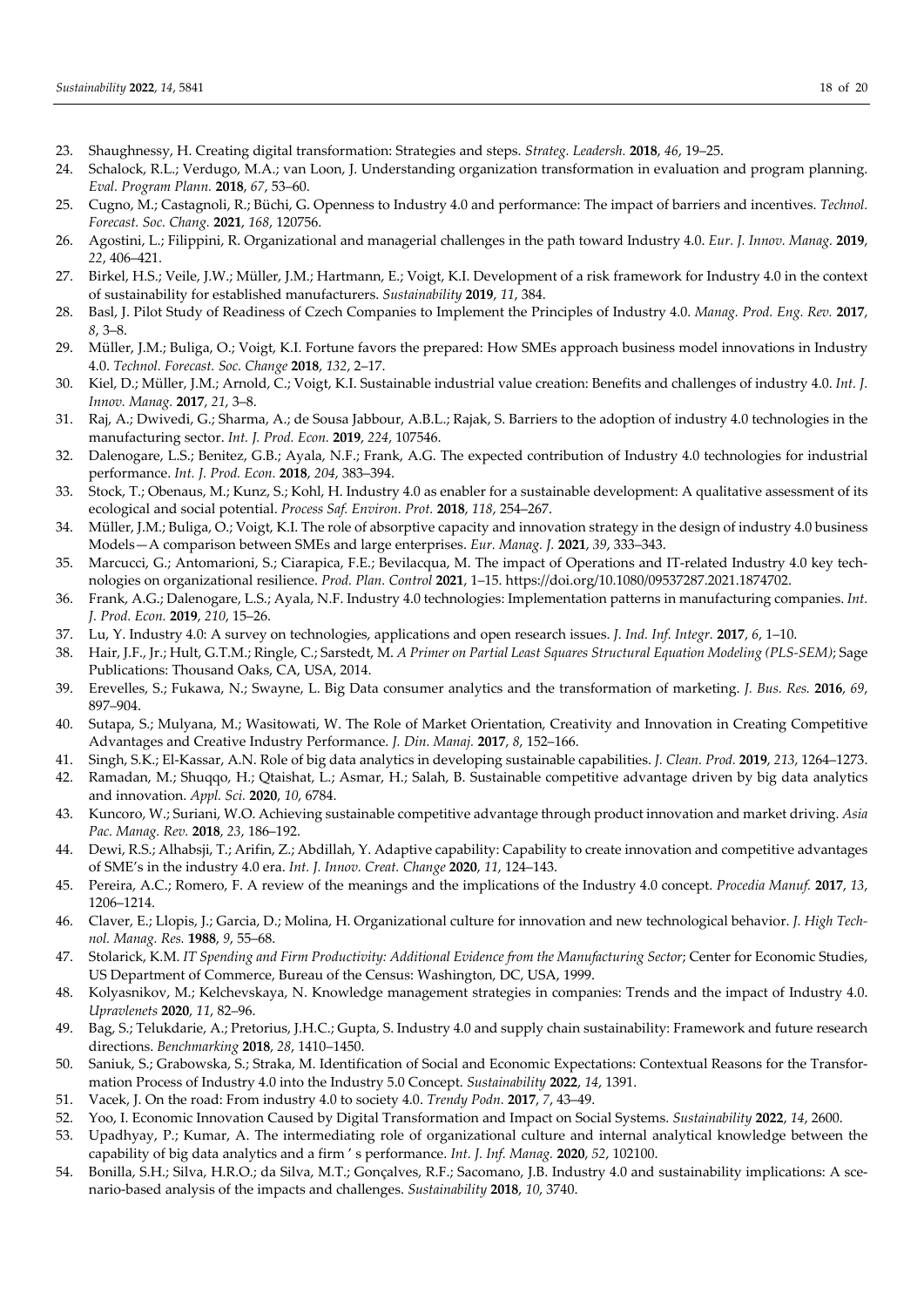- 55. Brahma, S.; Kavasseri, R.; Cao, H.; Chaudhuri, N.R.; Alexopoulos, T.; Cui, Y. Real-Time Identification of Dynamic Events in Power Systems Using PMU Data, and Potential Applications-Models, Promises, and Challenges. *IEEE Trans. Power Deliv.* **2017**, *32*, 16618276.
- 56. Rosli, M.M.; Sidek, S. The Impact of Innovation on the Performance of Small and Medium Manufacturing Enterprises: Evidence from Malaysia. *J. Innov. Manag. Small Mediu. Enterp.* **2013**, *2013*, 885666.
- 57. Udriyah, U.; Tham, J.; Azam, S.M. The effects of market orientation and innovation on competitive advantage and business perfor- mance of textile SMEs. *Manag. Sci. Lett.* **2019**, *9*, 1419–1428.
- 58. Moniz, A.B.; Krings, B.J. Robots working with humans or humans working with robots? Searching for social dimensions in new human-robot interaction in industry. *Societies* **2016**, *6*, 23.
- 59. Libes, D.; Shin, S.; Woo, J. Considerations and Recommendations for Data Availability for Data Analytics for Manufacturing. In Proceedings of the 2015 IEEE International Conference on Big Data (Big Data), Santa Clara, CA, USA, 29 October–1 November 2015; pp. 68–75.
- 60. Calabrese, A.; Ghiron, N.L.; Tiburzi, L. 'Evolutions' and 'revolutions' in manufacturers' implementation of industry 4.0: A literature review, a multiple case study, and a conceptual framework. *Prod. Plan. Control.* **2021**, *32*, 213–227.
- 61. Krioni, O.V.; Efimenko, N.V. Competencies for the Digital Economy: Possibilities of the Education System of the Republic of Bashkortostan. In Proceedings of the 2nd International Scientific and Practical Conference on Digital Economy (ISCDE 2020), Yekaterinburg, Russia, 5–6 November 2020; Atlantis Press: Dordrecht, The Netherlands, 2020; Volume 156, pp. 393–396.
- 62. Williams, L.D. Concepts of Digital Economy and Industry 4.0 in Intelligent and information systems. *Int. J. Intell. Netw.* **2021**, *2*, 122–129.
- 63. Hülsmann, M.; Windt, K. *Understanding Autonomous Cooperation and Control in Logistics: The Impact of Autonomy on Management, Information, Communication and Material Flow*; Springer Science & Business Media: Bremen, Germany, 2007; pp. 1–417.
- 64. Windt, K.; Böse, F.; Phili, T. Autonomy in production logistics: Identification, characterisation and application. *Robot. Comput. Integr. Manuf.* **2008**, *24*, 572–578.
- 65. Marques, M.; Agostinho, C.; Zacharewicz, G.; Jardim-Gonçalves, R. Decentralized decision support for intelligent manufacturing in Industry 4.0. *J. Ambient Intell. Smart Environ.* **2017**, *9*, 299–313.
- 66. Keller, M.; Rosenberg, M.; Brettel, M.; Friederichsen, N. How Virtualization, Decentrazliation and Network Building Change the Manufacturing Landscape: An Industry 4.0 Perspective. *Int. J. Mech. Aerosp. Ind. Mechatron. Manuf. Eng.* **2014**, *8*, 37–44.
- 67. Haddud, A.; McAllen, D. Digital workplace management: Exploring aspects related to culture, innovation, and leadership. In Proceedings of the 2018 Portland International Conference on Management of Engineering and Technology (PICMET), Honolulu, HI, USA, 19–23 August 2018.
- 68. Hamburg, I. Implementation of a Digital Workplace Strategy to Drive Behavior Change and Improve Competencies. In *Strategy and Behaviors in the Digital Economy*; IntechOpen: Londen,UK, 2019; p. 13.
- 69. Fettig, K.; Gacic, T.; Koskal, A.; Kuhn, A.; Stuber, F. Impact of Industry 4.0 on Organizational Structures. In Proceedings of the 2018 IEEE International Conference on Engineering, Technology and Innovation (ICE/ITMC), Stuttgart, Germany, 17–20 June 2018.
- 70. Smith, R. The End of Competitive Advantage: How to Keep Your Strategy Moving as Fast as Your Business. *Res. Manag.* **2013**, *56*, 64.
- 71. Cetindamar, D.; Phaal, R.; Probert, D. *Technology Management: Activities and Tools*, 2nd ed.; Macmillan International Higher Education: London, UK, 2016.
- 72. Кrayneva, R.; Bugaev, A.; Zhuravleva, T.; Vojtovič, S. Management and promotion of economic innovation potential. *J. Int. Stud.*  **2017**, *10*, 146–158.
- 73. Yoo, I.; Yi, C.-G. Conceptual Approach to Understand Economic Innovation: Based on the Digital Technology Innovation. *J. Korea Technol. Innov. Soc.* **2021**, *24*, 799–819.
- 74. Higgins, J.M. Innovate or Evaporate: Creative Techniques for Strategists. *Long Range Plann.* **1996**, *29*, 370–380.
- 75. Hollander, R. Sustained Competitive Advantage Using Industry 4.0 Technologies. Bachelor's Thesis, University of Twente, Enschede, The Netherlands, 2018.
- 76. Shamim, S.; Cang, S.; Yu, H.; Li, Y. Management approaches for Industry 4.0: A human resource management perspective. In Proceedings of the 2016 IEEE Congress on Evolutionary Computation (CEC), Vancouver, BC, Canada, 24–29 July 2016.
- 77. Bousbia, S.; Trentesaux, D. Self-organization in distributed manufacturing control: State-of-the-art and future trends. In Proceedings of the IEEE International Conference on Systems, Man and Cybernetics, Yasmine Hammamet, Tunisia, 6–9 October 2002; Volume 5, pp. 661–666.
- 78. Ejsmont, K. The Impact of Industry 4.0 on Employees—Insights from Australia. *Sustainability* **2021**, *13*, 3095.
- 79. Porter, M.E.; Heppelmann, J.E. How smart, connected products are transforming competition. *Harv. Bus. Rev.* **2014**, *92*, 64–88.
- 80. Simetinger, F.; Zhang, Z. Deriving secondary traits of industry 4.0: A comparative analysis of significant maturity models. *Syst. Res. Behav. Sci.* **2020**, *37*, 663–678.
- 81. Bergek, A.; Berggren, C.; Tell, F. Do technology strategies matter? A comparison of two electrical engineering corporations, 1988-1998. *Technol. Anal. Strateg. Manag.* **2009**, *21*, 445–470.
- 82. Bayraktar, C.A.; Hancerliogullari, G.; Cetinguc, B.; Calisir, F. Competitive strategies, innovation, and firm performance: An empirical study in a developing economy environment. *Technol. Anal. Strateg. Manag.* **2017**, *29*, 38–52.
- 83. Carvalho, L.C. *Handbook of Research on Internationalization of Entrepreneurial Innovation in the Global Economy*; IGI Global: Hershey, PA, USA, 2015; pp. 1–547.